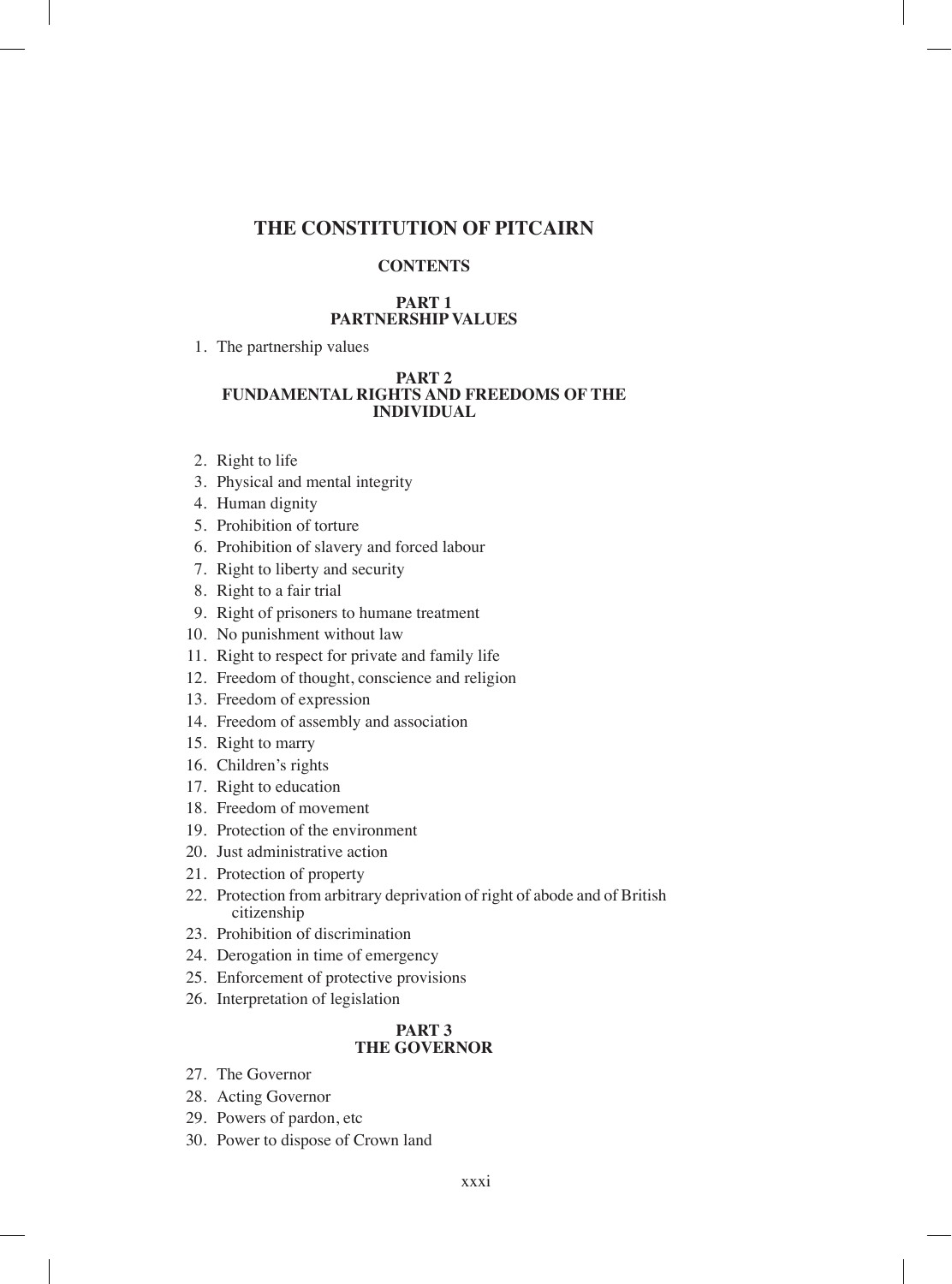- 31. Official stamp
- 32. Constitution of offices

#### **PART 4 THE EXECUTIVE**

- 33. Executive authority
- 34. Island Council
- 35. Attorney General

### **PART 5 THE LEGISLATURE**

- 36. Power to make laws
- 37. Rules for the making of laws
- 38. Certain laws not to be made without instructions
- 39. Publication and commencement of laws
- 40. Laws to be sent to a Secretary of State
- 41. Disallowance of laws

### **PART 6 THE ADMINISTRATION OF JUSTICE**

- 42. Application of English law
- 43. The courts of Pitcairn
- 44. Independence of the judiciary

### SUPREME COURT

- 45. Constitution of Supreme Court
- 46. Sittings of Supreme Court
- 47. Judges of Supreme Court
- 48. Exercise of jurisdiction of Supreme Court

#### COURT OF APPEAL

- 49. Constitution of Court of Appeal
- 50. Jurisdiction of Court of Appeal
- 51. Practice and procedure on appeals

### GENERAL

- 52. Appointment of judges and judicial offcers
- 53. Remuneration
- 54. Tenure of office of judges
- 55. Tenure of office of judicial officers

### **PART 7 PUBLIC SERVICE**

- 56. Appointments etc of offcers of Pitcairn Public Service
- 57. Terms and conditions of employment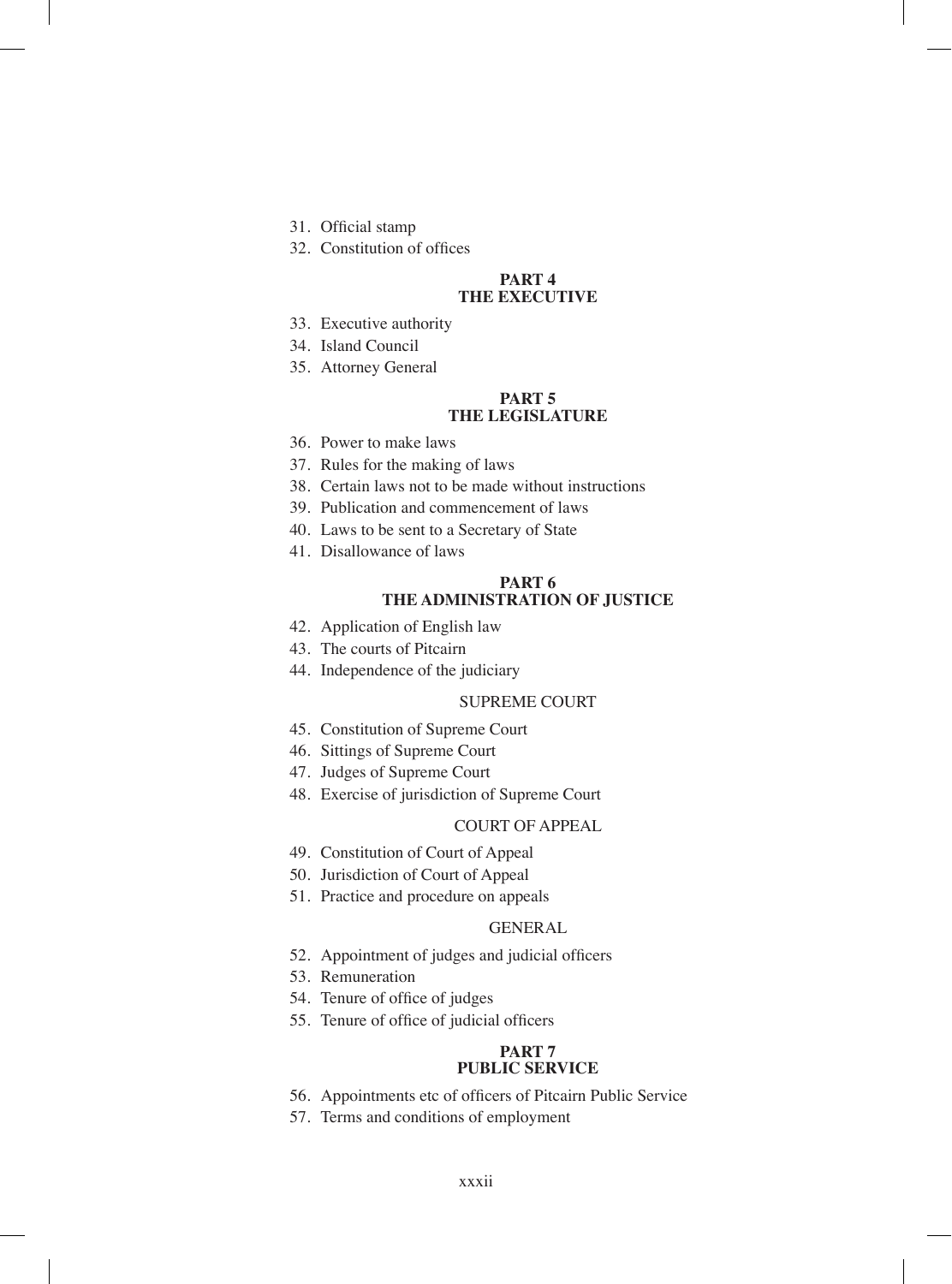# **PART 8**

# **AUDIT**

58. Audit

### **PART 9 OMBUDSMAN**

59. Ombudsman

60. Functions of Ombudsman

## **PART 10 MISCELLANEOUS**

61. Interpretation

- 62. References to the holder of an offce to include a person acting in the office
- 63. Power to amend and revoke instruments, etc

64. Appointments

- 65. Removal from office
- 66. Resignations

## **SCHEDULE**

Forms of Oaths and Affrmations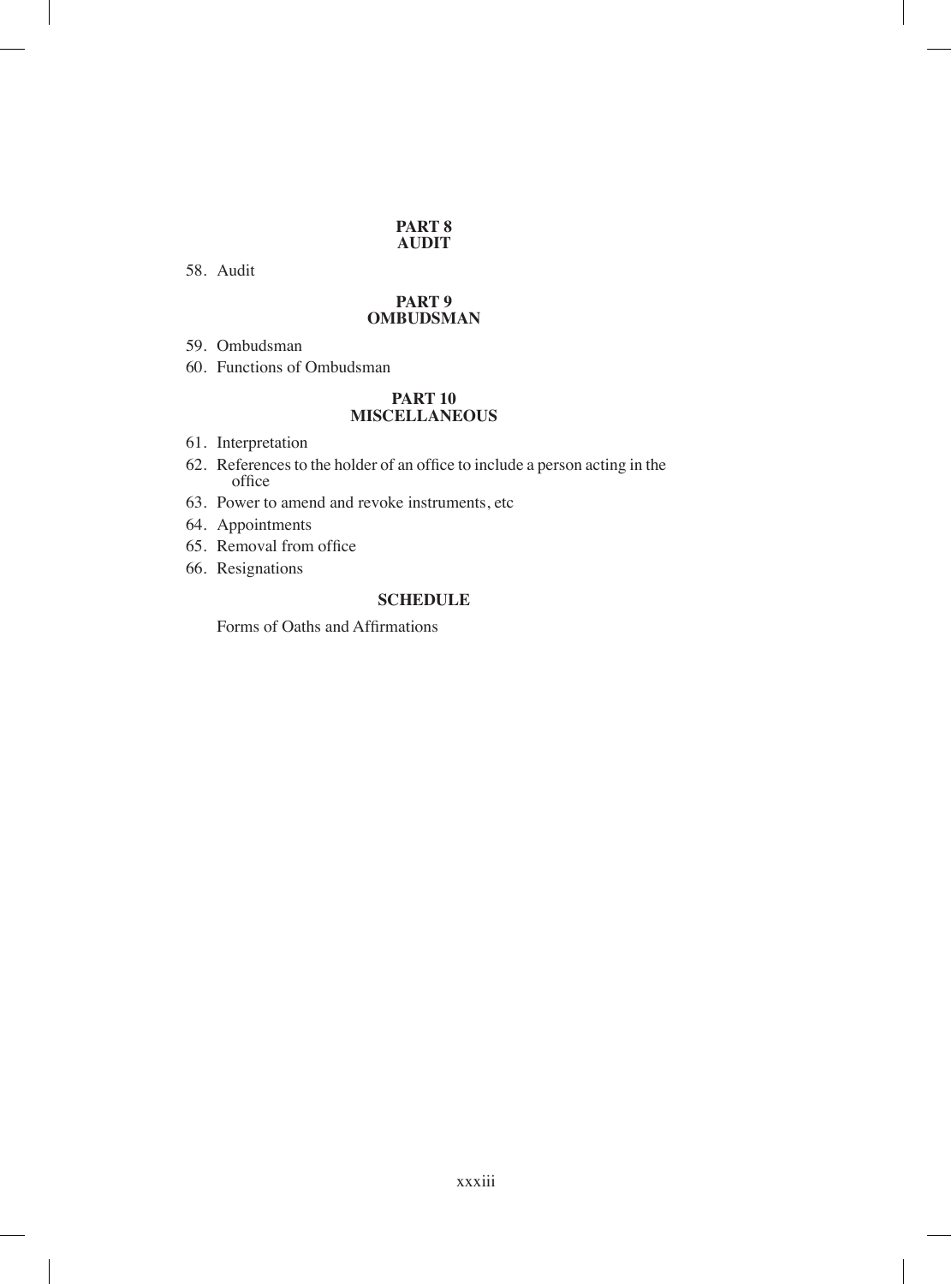# **PART 1 PARTNERSHIP VALUES**

The partnership values

**1.—**(1) The partnership between the United Kingdom and Pitcairn shall be based on the following values—

- (a) good faith;
- (b) the rule of law;
- (c) good government;
- (d) sound financial management;<br>(e) the impartial administration of
- (e) the impartial administration of justice;<br>(f) the impartiality of the Pitcairn Public S
- the impartiality of the Pitcairn Public Service:
- 
- (g) the maintenance of public order;<br>(h) compliance with applicable interna compliance with applicable international obligations of the United Kingdom and of Pitcairn; and
- (i) the maintenance of international peace and security and the right of individual or collective self-defence.

(2) In exercising their responsibilities and powers, all organs of government of Pitcairn have a duty to give effect to the partnership values.

(3) Nothing in this section creates any legally enforceable rights or obligations.

## **PART 2**

# **FUNDAMENTAL RIGHTS AND FREEDOMS OF THE INDIVIDUAL**

Right to life

**2.—**(1) Everyone's right to life shall be protected by law.

(2) Deprivation of life shall not be regarded as inficted in contravention of this section when it results from the use of force which is no more than absolutely necessary—

- (a) in defence of any person from unlawful violence;
- (b) in order to effect a lawful arrest or to prevent the escape of a person lawfully detained;
- (c) in action lawfully taken for the purpose of quelling a riot or insurrection.

**3.—**(1) Everyone has the right to respect for his or her physical and mental integrity.

(2) In the felds of medicine and biology, the free and informed consent of the person concerned must be respected, according to the procedures prescribed by law.

Human dignity

Physical and mental integrity

Prohibition of torture

**4.** Everyone has inherent dignity and the right to have his or her dignity respected and protected.

**5.** No one shall be subjected to torture or to inhuman or degrading treatment or punishment.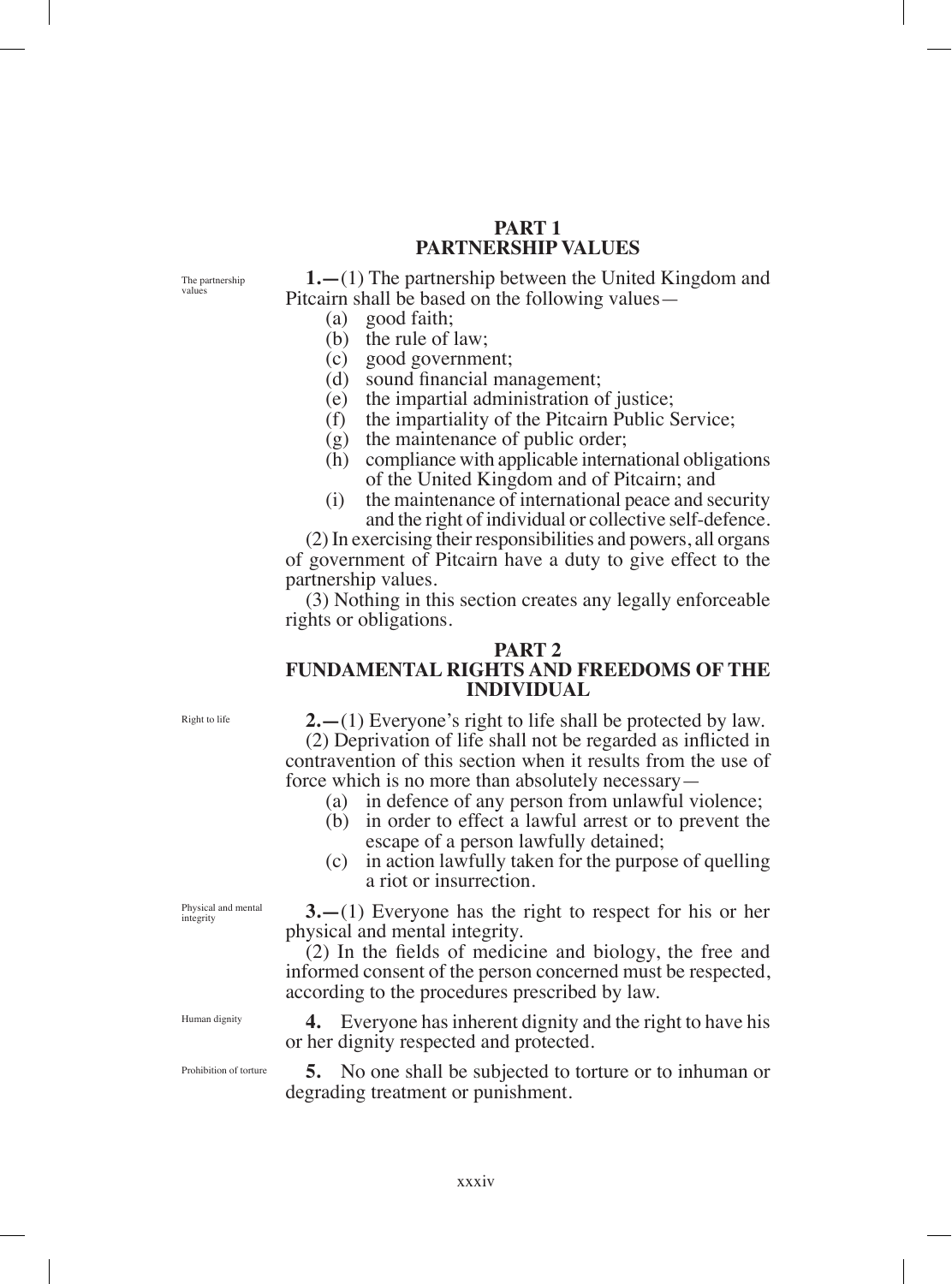**6.—**(1) No one shall be held in slavery or servitude.

(2) No one shall be required to perform forced or compulsory labour.

(3) For the purpose of this section the term "forced or compulsory labour" shall not include—

- (a) any work required to be done in the ordinary course of detention imposed according to section 7 or during conditional release from such detention;
- (b) any service of a military character or, in case of conscientious objectors, service exacted instead of compulsory military service;
- (c) any service exacted in case of an emergency or calamity threatening the life or well-being of the community;
- (d) any work or service which forms part of normal civic obligations.

security

**7.**—(1) Everyone has the right to liberty and security of  $R_{light\ to\ library\ and}$ person. No one shall be deprived of his or her liberty save in the following cases and in accordance with a procedure prescribed by law—

- (a) the lawful detention of a person after conviction by a competent court;
- (b) the lawful arrest or detention of a person for noncompliance with the lawful order of a court or in order to secure the fulflment of any obligation prescribed by law;
- (c) the lawful arrest or detention of a person effected for the purpose of bringing him or her before the competent legal authority on reasonable suspicion of having committed an offence or when it is reasonably considered necessary to prevent his or her committing an offence or feeing after having done so;
- (d) the detention of a minor by lawful order for the purpose of educational supervision or his or her lawful detention for the purpose of bringing him or her before the competent legal authority;
- (e) the lawful detention of persons for the prevention of the spreading of infectious diseases, of persons of unsound mind, alcoholics or drug addicts or vagrants;
- (f) the lawful arrest or detention of a person to prevent his or her effecting an unauthorised entry into Pitcairn or of a person against whom action is being taken with a view to deportation or extradition.

Prohibition of slavery and forced labour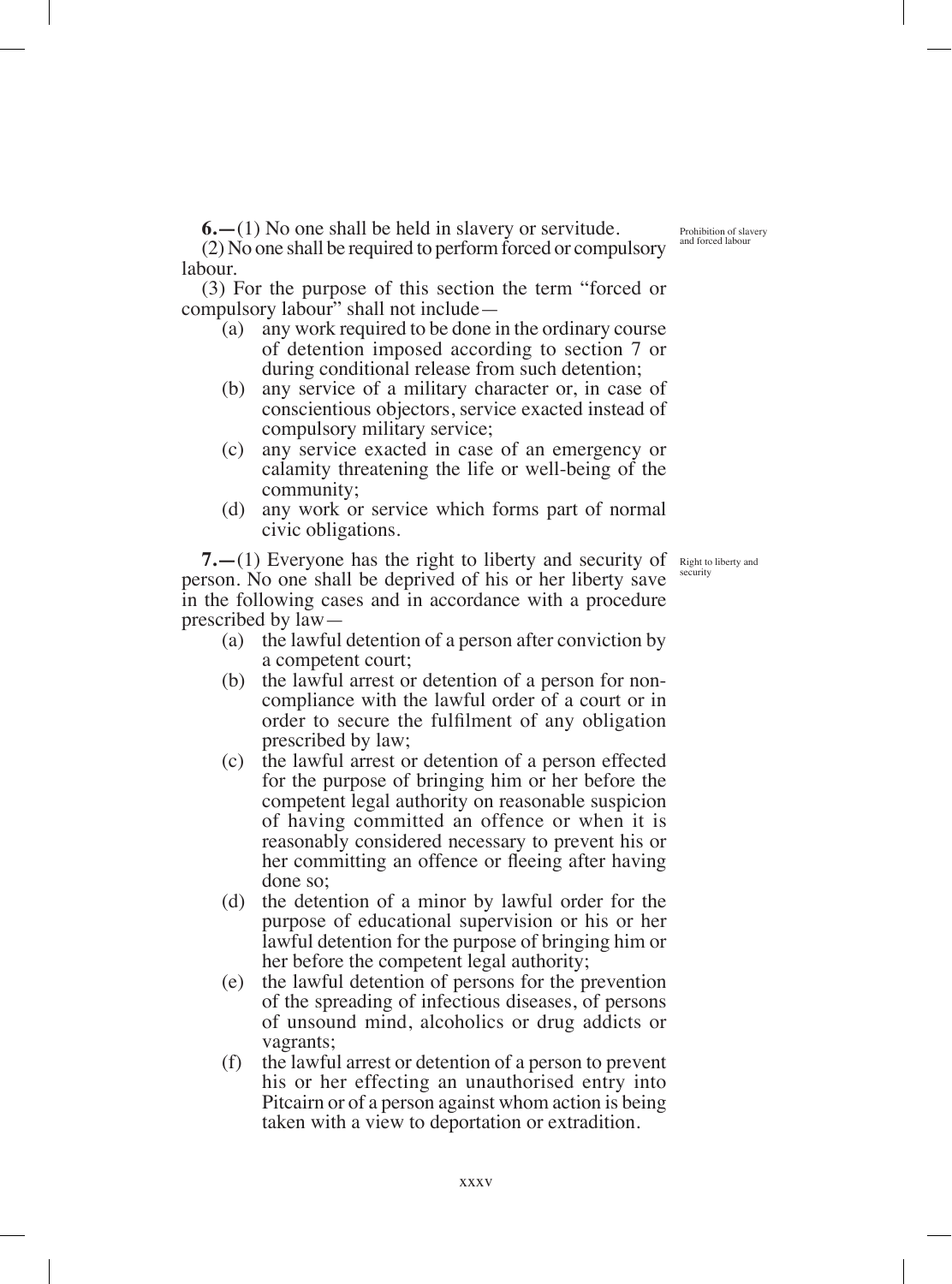(2) Everyone who is arrested shall be informed promptly, in a language which he or she understands, of the reasons for his or her arrest and of any charge against him or her.

(3) Everyone arrested or detained in accordance with subsection (1)(c) shall be brought promptly before a judge or other officer authorised by law to exercise judicial power and shall be entitled to trial within a reasonable time or to release pending trail. Release may be conditioned by guarantees to appear for trial.

(4) Everyone who is deprived of his or her liberty by arrest or detention shall be entitled to take proceedings by which the lawfulness of his or her detention shall be decided speedily by a court and his or her release ordered if the detention is not lawful.

(5) Everyone who has been the victim of arrest or detention in contravention of this section shall have an enforceable right to compensation.

Right to a fair trial

**8.—**(1) In the determination of his or her civil rights and obligations or of any criminal charge against him or her, everyone is entitled to a fair and public hearing within a reasonable time by an independent and impartial tribunal established by law. Judgment shall be pronounced publicly but the press and public may be excluded from all or part of the trial in the interests of morals, public order or national security in a democratic society, where the interests of juveniles or the protection of the private life of the parties so require, or to the extent strictly necessary in the opinion of the court in special circumstances where publicity would prejudice the interests of justice.

(2) Everyone charged with a criminal offence shall be presumed innocent until proved guilty according to law.

(3) Everyone charged with a criminal offence has the following minimum rights—

- (a) to be informed promptly, in a language which he or she understands and in detail, of the nature and cause of the accusation against him or her;
- (b) to have adequate time and facilities for the preparation of his or her defence;
- (c) to defend himself or herself in person or through legal assistance of his or her own choosing or, if he or she has not suffcient means to pay for legal assistance, to be given it free when the interests of justice so require;
- (d) to examine or have examined witnesses against him or her and to obtain the attendance and examination of witnesses on his or her behalf under the same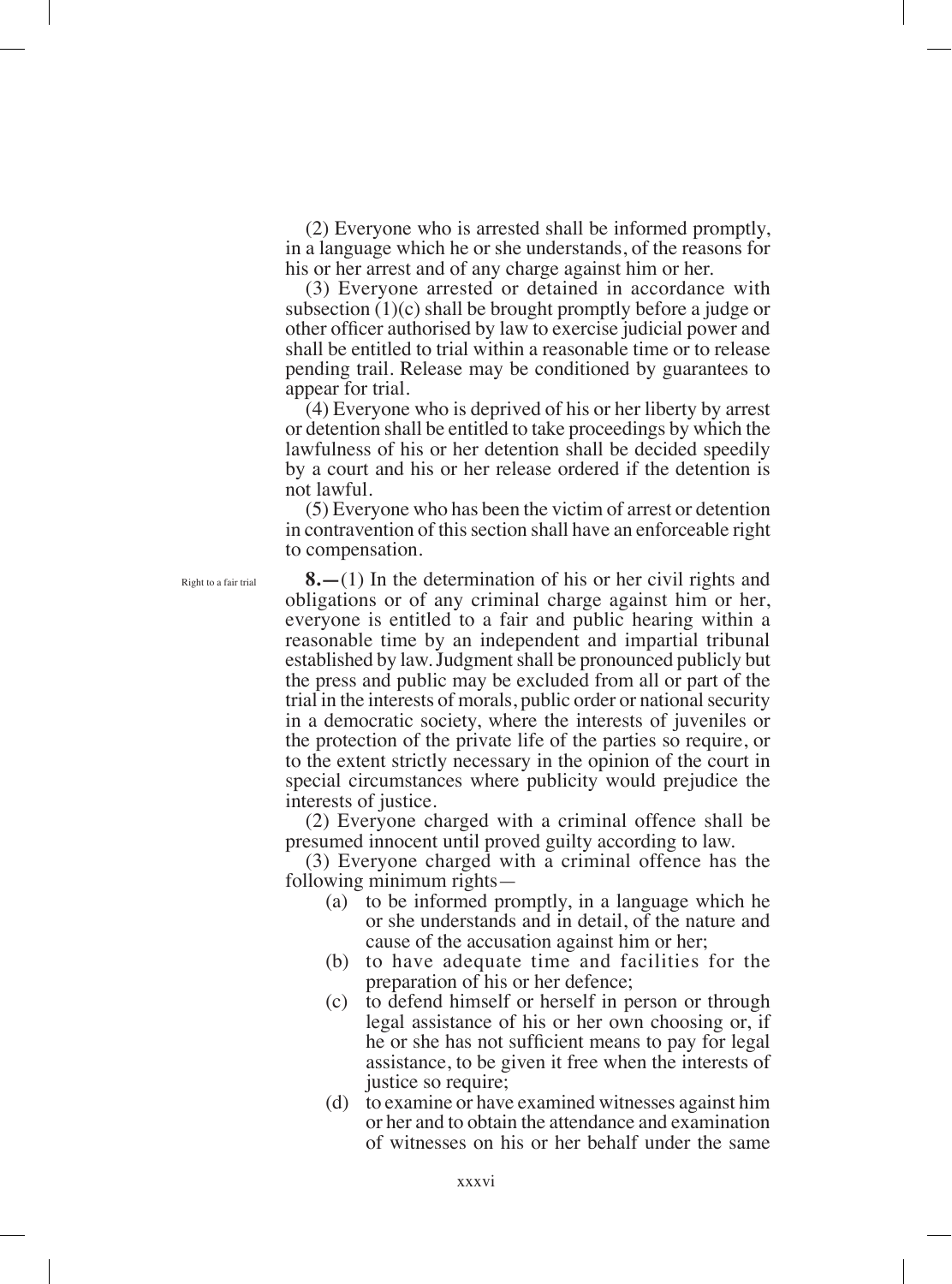conditions as witnesses against him or her;

(e) to have the free assistance of an interpreter if he or she cannot understand or speak the language used in court.

**9.**  $-(1)$  All persons deprived of their liberty (in this section Right of prisoners to referred to as "prisoners") shall have the right to be treated with humanity and with respect for the inherent dignity of the human person.

(2) Every unconvicted prisoner shall be entitled to be treated in a manner appropriate to his or her status as such.

(3) Every juvenile prisoner shall be treated in a manner appropriate to his or her age and legal status and, if he or she is an unconvicted prisoner and unless he or she is earlier released, shall have any criminal proceedings against him or her pursued with the greatest possible expedition.

(4) Save where the interests of defence, public safety, public order, public morality, public health or the administration of justice otherwise require, or the facilities available for the detention of prisoners do not permit, or segregation would be detrimental to the well-being of a prisoner, unconvicted prisoners shall be segregated from convicted prisoners, and juvenile prisoners shall be segregated from adult prisoners.

**10.—**(1) No one shall be held guilty of any criminal offence on account of any act or omission which did not constitute a criminal offence under national or international law at the time when it was committed. Nor shall a heavier penalty be imposed than the one that was applicable at the time the criminal offence was committed.

(2) This section shall not prejudice the trial and punishment of any person for any act or omission which, at the time when it was committed, was criminal according to the general principles of law recognised by civilised nations.

**11.** - (1) Everyone has the right to respect for his or Right to respect for her private and family life, his or her home and his or her correspondence.

(2) There shall be no interference by a public authority with the exercise of this right except such as is in accordance with the law and is necessary in a democratic society in the interests of national security, public safety or the economic well-being of Pitcairn, for the prevention of disorder or crime, for the protection of health or morals, or for the protection of the rights and freedoms of others.

**12.** - (1) Everyone has the right to freedom of thought, Freedom of thought, conscience and religion; this right includes freedom to change  $\Gamma_{\text{religion}}^{\text{con$ 

humane treatment

No punishment without law

private and family life

conscience and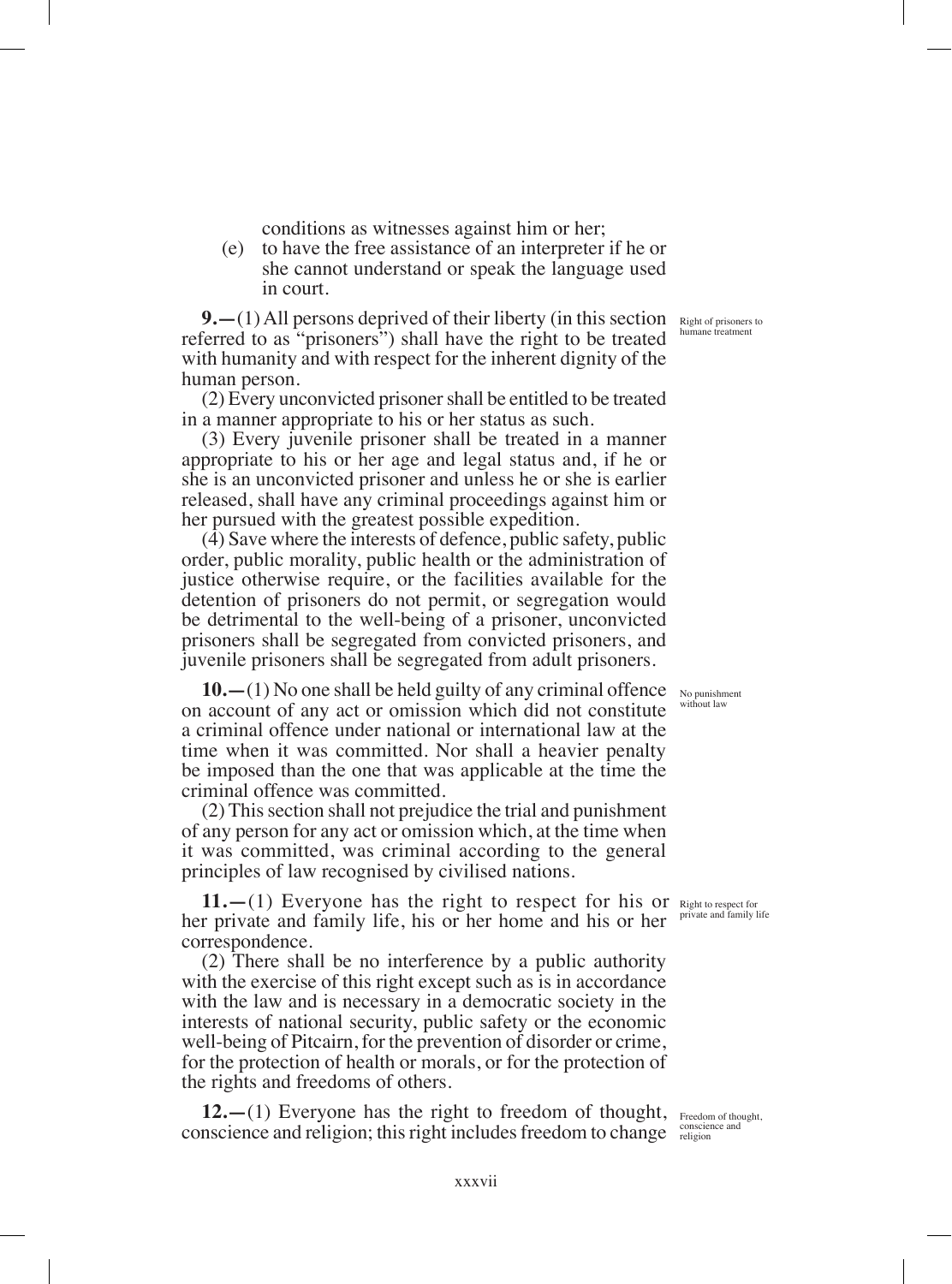his or her religion or belief and freedom, either alone or in community with others and in public or private, to manifest his or her religion or belief, in worship, teaching, practice and observance.

(2) Freedom to manifest one's religion or beliefs shall be subject only to such limitations as are prescribed by law and are necessary in a democratic society in the interests of public safety, for the protection of public order, health or morals, or for the protection of the rights and freedoms of others.

**13.—**(1) Everyone has the right to freedom of expression. This right shall include freedom to hold opinions and to receive and impart information and ideas without interference by public authority and regardless of frontiers.

(2) The exercise of these freedoms, since it carries with it duties and responsibilities, may be subject to such formalities, conditions, restrictions or penalties as are prescribed by law and are necessary in a democratic society, in the interests of national security, territorial integrity or public safety, for the prevention of disorder or crime, for the protection of health or morals, for the protection of the reputation or rights of others, for preventing the disclosure of information received in confdence, or for maintaining the authority and impartiality of the judiciary.

(3) This section shall not prevent the Government of Pitcairn from requiring the licensing of broadcasting, television or cinema enterprises.

(4) Freedom of information in Pitcairn shall be provided by Ordinance, which shall refect the freedom of information legislation of the United Kingdom adapted to the circumstances of Pitcairn.

Freedom of assembly and association

**14.—**(1) Everyone has the right to freedom of peaceful assembly and to freedom of association with others, including the right to form and to join trade unions for the protection of his or her interests.

(2) No restrictions shall be placed on the exercise of these rights other than such as are prescribed by law and are necessary in a democratic society in the interests of national security or public safety, for the prevention of disorder or crime, for the protection of health or morals or for the protection of the rights and freedoms of others.

(3) This section shall not prevent the imposition of lawful restrictions on the exercise of these rights by members of the armed forces, of the police or of the administration of Pitcairn.

**15.** Men and women of marriageable age have the right to marry and found a family, according to the national laws

Freedom of expression

Right to marry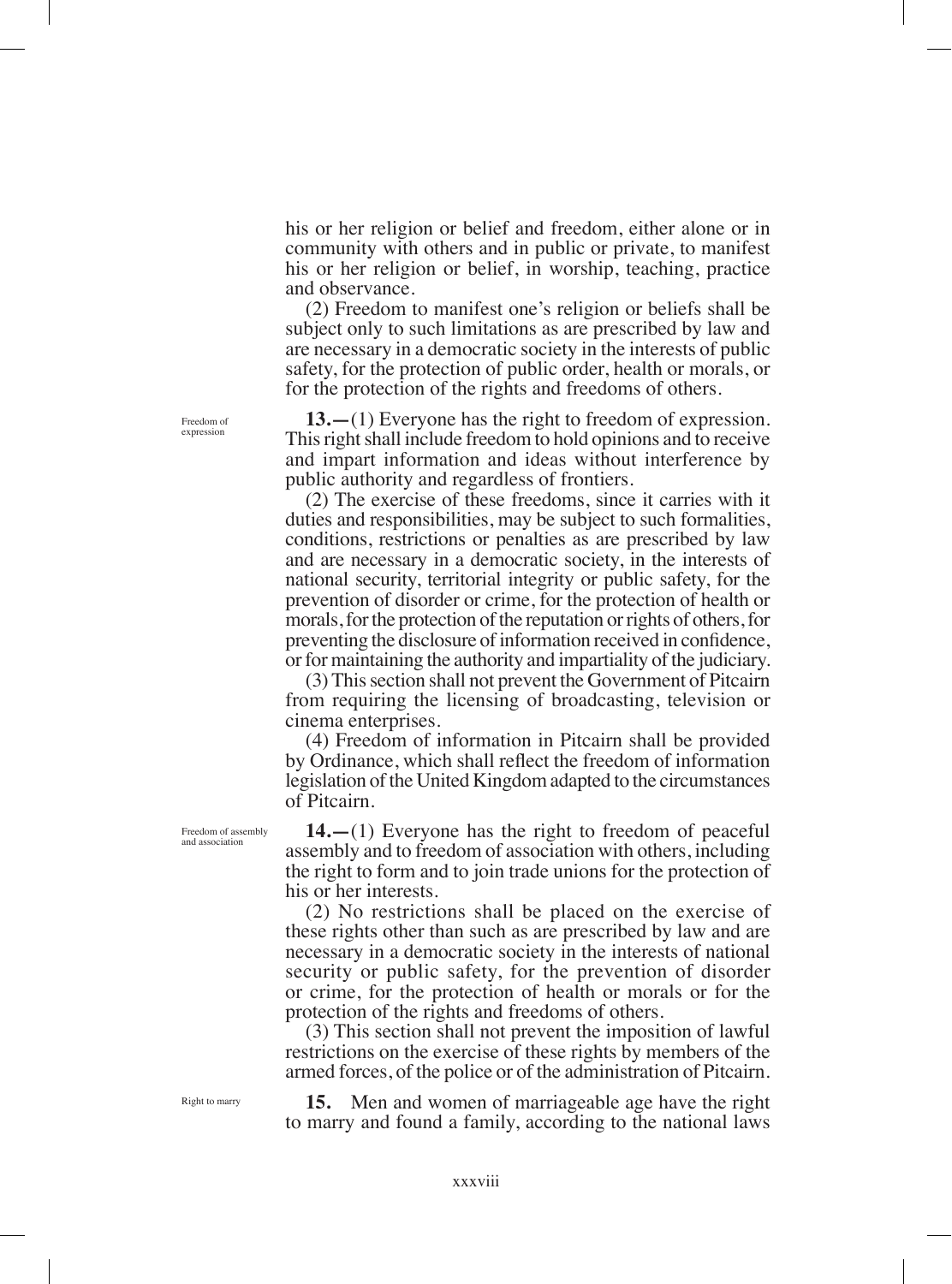governing the exercise of this right.

**16.** Every child has the right to such measures of children's rights protection as are required by his or her status as a minor, on the part of his or her family, society and the Government of Pitcairn, and which are appropriate and proportionate to the circumstances of Pitcairn.

**17.**—(1) Every child of the appropriate age, as provided Right to education by law, shall be entitled to receive primary education which shall, subject to subsection (2), be free.

(2) Every person who is the parent or legal guardian of a child shall be entitled to have his or her child (of whatever age) educated, at his or her own expense unless a law otherwise provides, in a private school (that is to say, a school other than one established by the Government of Pitcairn or a public authority) and, in such a school, to ensure the religious and moral education of his or her child in accordance with his or her own convictions.

(3) Nothing contained in or done under the authority of any law shall be held to breach subsection (2) to the extent that the law in question is necessary in a democratic society for the purpose of making provision requiring private schools, as a condition of their being allowed to operate and on terms no more onerous than are applicable to schools established by the Government of Pitcairn or a public authority, to satisfy—

- (a) such minimum educational standards (including standards relating to the qualifcations of teaching staff and other staff) as may be prescribed by or under that or any other law; and
- (b) such minimum standards imposed in the interests of public order, public morality or public health as may be so prescribed.

**18.—**(1) Everyone lawfully within Pitcairn shall, within Pitcairn, have the right to liberty of movement and freedom to choose his or her residence.

(2) Everyone shall be free to leave Pitcairn.

(3) The rights mentioned in subsections (1) and (2) shall not be subject to any restrictions except those which are provided by law, are necessary to protect national security, public order, public health or morals or the rights and freedoms of others, and are consistent with the other rights recognised in this Constitution.

(4) No one who has the right of abode shall be arbitrarily deprived of the right to enter Pitcairn.

(5) Subsections (1) to (4) are subject to the provisions of Pitcairn immigration legislation governing the entry into, stay

Freedom of movement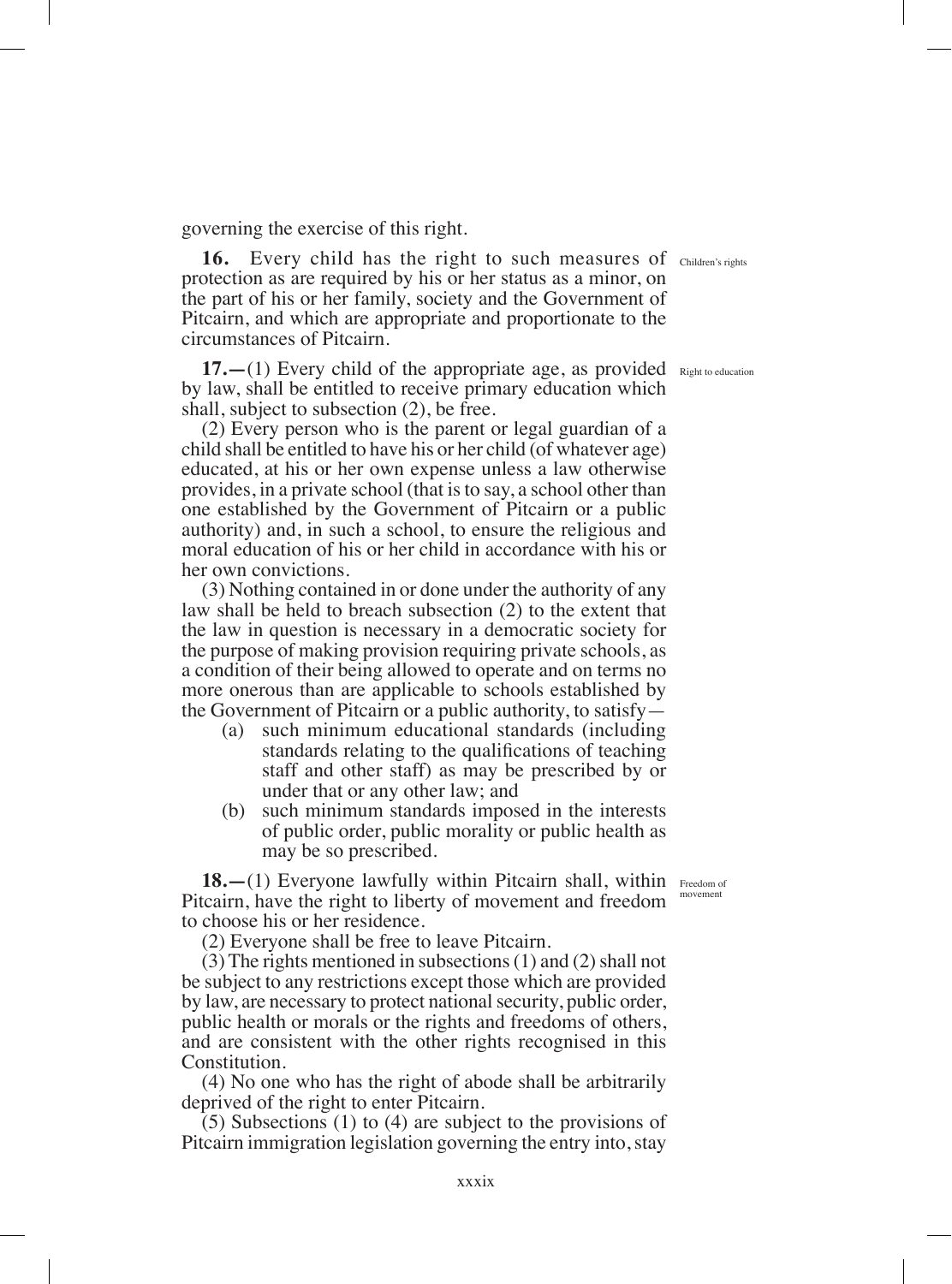in and departure from Pitcairn as regards persons who do not have the right of abode.

(6) A person who does not have the right of abode may be expelled from Pitcairn only in pursuance of a decision reached in accordance with law and shall, except where compelling reasons of national security otherwise require, be allowed to submit reasons against his or her expulsion and to have his or her case reviewed by, and be represented for the purpose before, the competent authority or a person or persons designated by the competent authority.

(7) In this section, "the right of abode" means the right of abode in Pitcairn under any law.

**19.** Everyone has the right to an environment that is generally not harmful to his or her health or well-being and to have the environment protected, for the beneft of present and future generations, through such laws as may be made under this Constitution including laws to—

- (a) prevent pollution and ecological degradation;
- (b) promote conservation; and
- (c) secure ecologically sustainable development and use of natural resources while promoting justifable economic and social development.

**20.—**(1) Everyone has the right to administrative action that is lawful, reasonable and procedurally fair.

(2) Everyone whose rights have been adversely affected by administrative action has the right to be given written reasons.

**21.—**(1) Every natural or legal person is entitled to the peaceful enjoyment of his or her possessions. No one shall be deprived of his or her possessions except in the public interest and subject to the conditions provided for by law and by the general principles of international law.

(2) Subsection (1) shall not, however, in any way impair the right of the Government of Pitcairn to enforce such laws as it deems necessary to control the use of property in accordance with the general interest or to secure the payment of taxes or other contributions or penalties.

**22.—**(1) No person with the right of abode in Pitcairn under any law shall be arbitrarily deprived of that right, whether by legislation or otherwise.

(2) As everyone has the right to a nationality, no person shall be arbitrarily deprived of his or her British citizenship, whether by legislation or otherwise.

Protection of the environmen

Just administrative action

Protection of property

Protection from arbitrary deprivation of right of abode and of British citizenship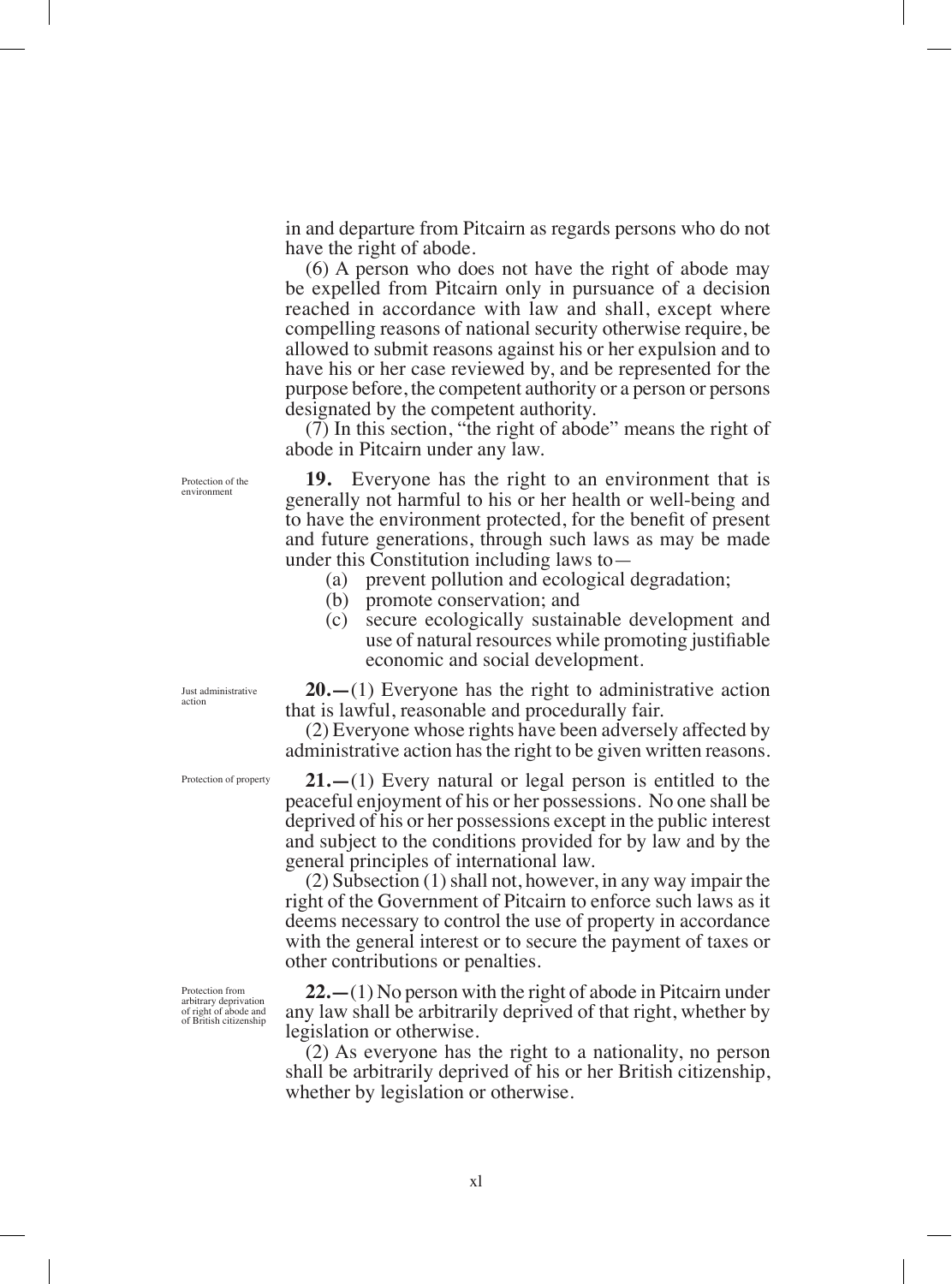Prohibition of discrimination

**23.—**(1) Subject to subsection (4), no law shall make any provision which is discriminatory either of itself or in its effect.

(2) Subject to subsections (4) and (6), no person shall be treated in a discriminatory manner by any organ or offcer of the executive or judicial branches of government or any person acting in the performance of the functions of the Pitcairn Public Service or any public authority.

(3) In this section, the expression "discriminatory" means affording different treatment to different persons on any ground such as sex, sexual orientation, race, colour, language, religion, age, disability, political or other opinion, national or social origin, association with a national minority, property, birth or other status.

(4) Nothing contained in or done under the authority of any law shall be held to breach this section to the extent that it has an objective and reasonable justifcation and there is a reasonable proportion between the provision of law in question or, as the case may be, the thing done under it and the aim which that provision or the thing done under it seeks to realise.

(5) No person shall be treated in a discriminatory manner in respect of access to any of the following places to which the general public have access, namely, shops, hotels, restaurants, eating-houses, licensed premises, places of entertainment or places of resort; but the proprietor of such a place has a duty to provide amenities and equipment facilitating the access of disabled persons only to the extent provided by a law.

(6) For the purposes of subsection (2), the exercise, in relation to a person, of any discretion to institute, conduct or discontinue criminal or civil proceedings in any court shall not in itself be held to breach this section.

emergency

**24.** (1) Nothing contained in or done under the authority Derogation in time of of any law shall be held to breach any of the provisions of this Part other than sections  $2, 3, 4, 5, 6(1), 8(2)$  and 10 to the extent that the law in question authorises the taking during a period of public emergency of measures that are strictly required by the exigencies of the situation that exists in Pitcairn during that period, provided that such measures are not inconsistent with the obligations of the United Kingdom in respect of Pitcairn under international law.

(2) Where any person who is lawfully detained in pursuance only of a law referred to in subsection (1) so requests at any time during the period of that detention (but if he or she has already made such a request during that period, not earlier than six months after he or she last made such a request during that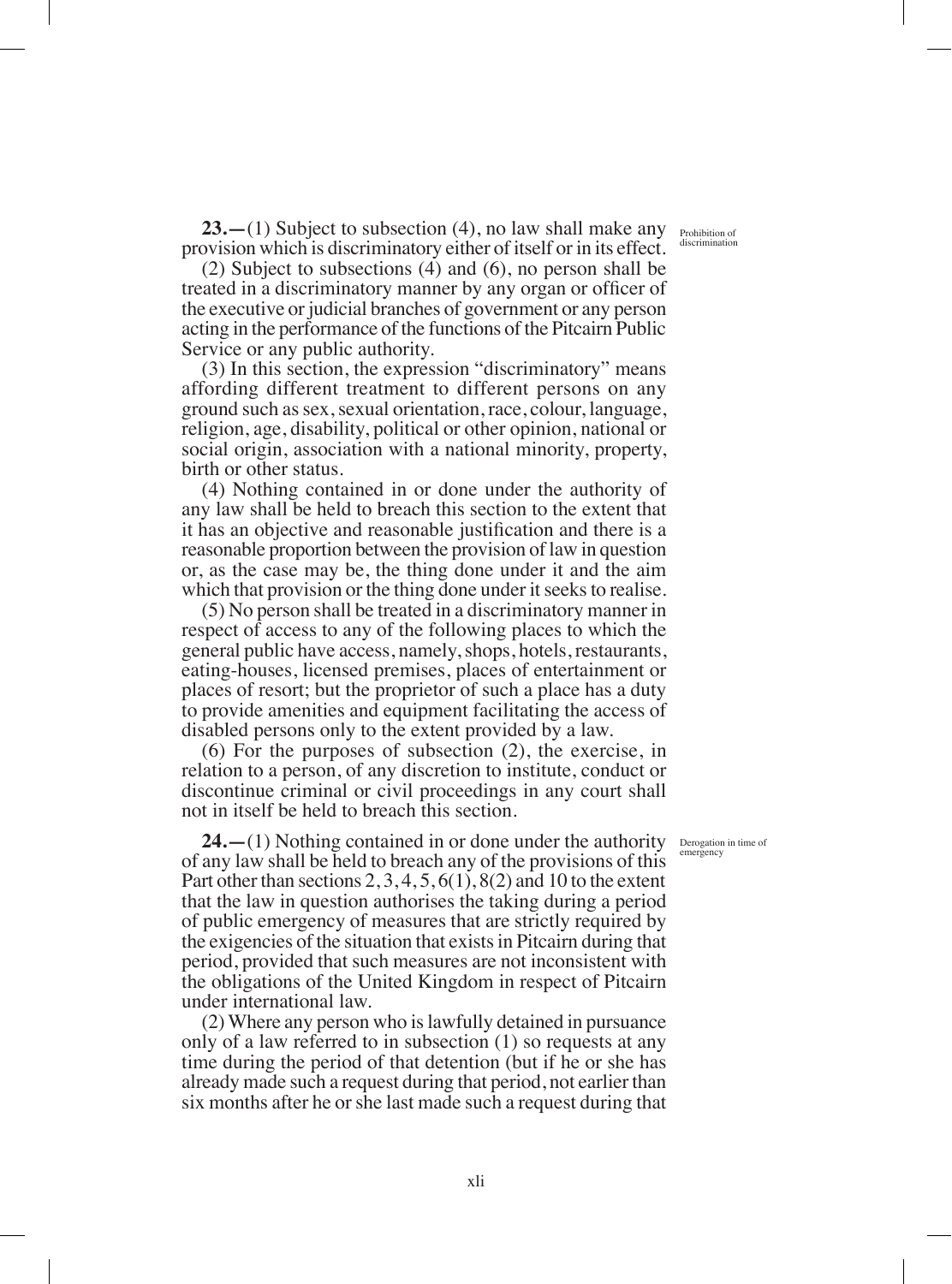period), his or her case shall be reviewed by an independent and impartial tribunal established by law and presided over by a person appointed by the Chief Justice.

(3) On any review by a tribunal under subsection (2) of the case of a detained person, the tribunal may make recommendations concerning the necessity or expediency of continuing his or her detention to the authority by which it was ordered but, unless it is otherwise provided by law, that authority shall not be obliged to act in accordance with such recommendations.

**25.—**(1) If any person alleges that any of the provisions of this Part has been, is being or is likely to be breached in relation to him or her (or, in the case of a person who is detained, if any other person alleges such a breach in relation to the detained person), then, without prejudice to any other action with respect to the same matter that is lawfully available, that person (or that other person) may apply to the Supreme Court for redress.

(2) The Supreme Court shall have original jurisdiction—

- (a) to hear and determine any application made by any person in pursuance of subsection (1); and
- (b) to determine any question arising in the case of any person that is referred to it in pursuance of subsection (7),

and may make such declarations and orders, issue such writs and give such directions as it considers appropriate for the purpose of enforcing or securing the enforcement of any of the provisions of this Part.

(3) The Supreme Court may decline to exercise its powers under subsection (2) if it is satisfed that adequate means of redress for the breach alleged are or have been available to the person concerned under any other law.

(4) Without prejudice to the generality of subsection (2), where, in exercise of its powers under that subsection, the Supreme Court determines that one of the provisions of this Part has been breached in relation to any person, it—

- (a) may order the award to that person of such damages as the Supreme Court considers just and appropriate; or
- (b) may direct the court which made the reference to it under subsection (7) ("the referring court") to order the award to that person of such damages as that court considers just and appropriate, within such limits (if any) as the Supreme Court declares.

(5) An award of damages may not be made in pursuance of subsection (4) in respect of the making of any law but such an

Enforcement of protective provisions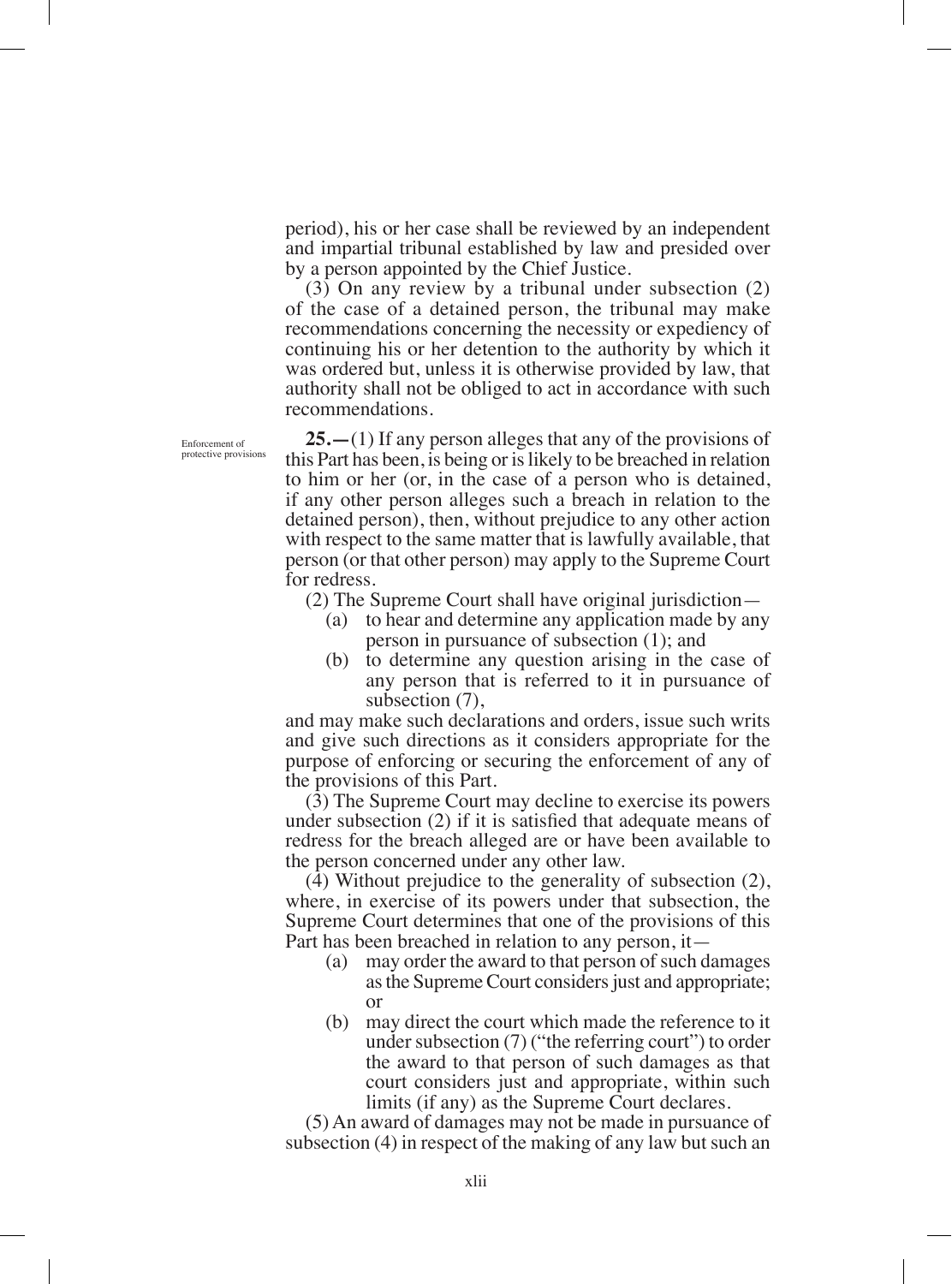award may be made in respect of anything done by any organ or offcer of the executive or judicial branches of government or any person acting in the performance of the functions of the Pitcairn Public Service or any public authority.

(6) Subsection (4) is without prejudice to section 7(5).

(7) If in any proceedings in a subordinate court any question arises as to the breach of any of the provisions of this Part, the person presiding in that court may refer the question to the Supreme Court unless, in his or her opinion, the raising of the question is merely frivolous or vexatious.

(8) If the effect of a provision of this Part is in issue in proceedings before the Supreme Court, the Court of Appeal or Her Majesty in Council, to which the Crown is not a party—

- (a) the Attorney General may intervene; and
- (b) the presiding judge must not hear and determine the proceedings until satisfed that the Attorney General has received notice of the proceedings and has had sufficient time to decide whether or not to intervene.

(9) Where any question is referred to the Supreme Court in pursuance of subsection (7), the Supreme Court shall give its decision on the question and the referring court shall dispose of the case in accordance with that decision or, if that decision is the subject of an appeal to the Court of Appeal or to Her Majesty in Council, in accordance with the decision of the Court of Appeal or, as the case may be, of Her Majesty in Council.

(10) An appeal shall lie as of right to the Court of Appeal from any fnal determination of any application or question by the Supreme Court under this section, and an appeal shall lie as of right to Her Majesty in Council from the fnal determination by the Court of Appeal of the appeal in any such case; but no appeal shall lie from a determination by the Supreme Court under this section dismissing an application on the ground that it is frivolous or vexatious.

(11) The Governor may by Ordinance confer on the Supreme Court such powers in addition to those conferred by this section as may appear to be necessary or desirable for the purpose of enabling that Court more effectively to exercise the jurisdiction conferred on it by this section.

(12) The Chief Justice or the President of the Court of Appeal, as the case requires, may make Rules of Court with respect to the practice and procedure—

(a) of the Supreme Court in relation to the jurisdiction and powers conferred on it by or under this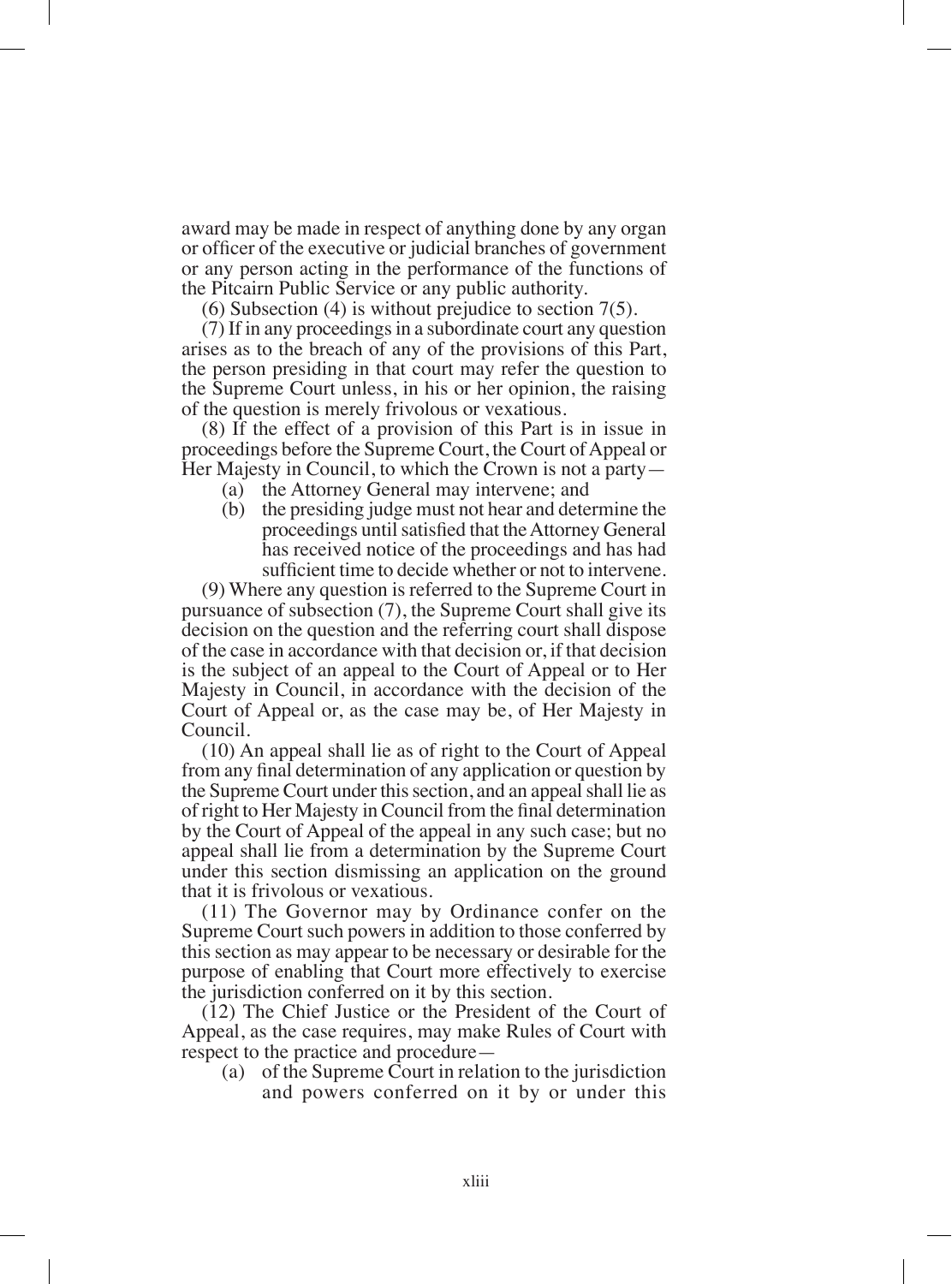section;

- (b) of the Supreme Court or the Court of Appeal in relation to appeals under this section from determinations of the Supreme Court or the Court of Appeal; and
- (c) of subordinate courts in relation to references to the Supreme Court under subsection (7),

including provisions with respect to the time within which any application, reference or appeal shall or may be made or brought.

(13) In determining any question which has arisen in connection with the interpretation or application of any of the foregoing provisions of this Part, every court shall take into account any—

- (a) judgment, decision, declaration or advisory opinion of the European Court of Human Rights;
- (b) decision of the European Commission of Human Rights ("the Commission") given in a report adopted under Article 31 of the Convention;
- (c) decision of the Commission in connection with Article 26 or 27(2) of the Convention;
- (d) decision of the Committee of Ministers of the Council of Europe ("the Committee of Ministers") taken under Article 46 of the Convention;
- (e) judgment, decision or declaration of a superior court in the United Kingdom on the interpretation or application of the Convention,

whenever made or given, so far as, in the opinion of the court, it is relevant to the proceedings in which that question has arisen.

(14) In subsection (13), references to the Convention are references to it as it has effect for the time being, except that—

- (a) the references in subsection  $(13)(b)$  and (c) to Articles 31, 26 and 27(2) are references to those Articles as they respectively had effect immediately before the coming into force of the Eleventh Protocol;
- (b) the reference in subsection (13)(d) to Article 46 includes a reference to Articles 32 and 54 as they had effect immediately before the coming into force of the Eleventh Protocol; and
- (c) the references in subsection (13) to a report or decision of the Commission or a decision of the Committee of Ministers include references to a report or decision made as provided by paragraphs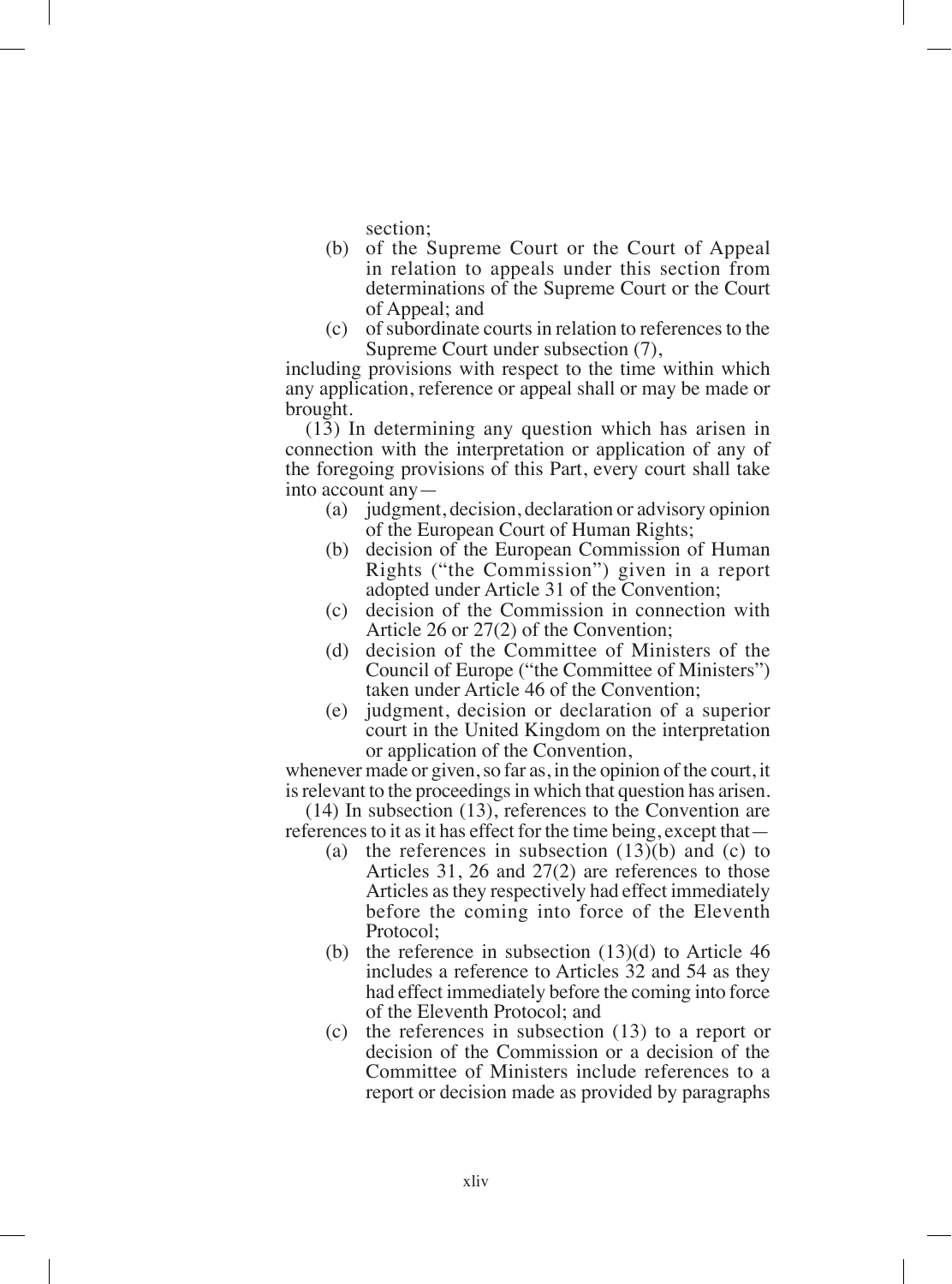3, 4 and 6 of Article 5 of the Eleventh Protocol (transitional provisions).

- $(15)$  In subsections  $(13)$  and  $(14)$ 
	- "the Convention" means the European Convention on Human Rights;
	- "the Eleventh Protocol" means the protocol to the Convention (restructuring the control machinery established by it) agreed at Strasbourg on 11 May 1994; and
	- "a superior court in the United Kingdom" means any of the following—
	- (a) the High Court or the Court of Appeal in England;
	- (b) the High Court of Justiciary or the Court of Session in Scotland;
	- (c) the High Court or the Court of Appeal in Northern Ireland;
	- (d) the House of Lords or the Supreme Court; and
	- (e) the Judicial Committee of the Privy Council.

**26.** So far as it is possible to do so, legislation of Pitcairn Interpretation of must be read and given effect in a way which is compatible with the rights and freedoms set forth in this Part.

## **PART 3 THE GOVERNOR**

**27.** - (1) There shall be a Governor of Pitcairn, who shall The Governor be appointed by Her Majesty by Commission under Her Sign Manual and Signet and shall hold offce during Her Majesty's pleasure.

(2) The Governor shall have such functions as are conferred or imposed on him or her by this Constitution or any other law and such other functions as Her Majesty may from time to time be pleased to assign to him or her through a Secretary of State.

(3) Subject to the provisions of this Constitution and of any other law by which any functions are conferred or imposed on the Governor, the Governor shall do and execute all things that belong to his or her offce according to such instructions, if any, as Her Majesty may from time to time see ft to give him or her through a Secretary of State; but no court shall enquire whether or not the Governor has complied with any such instructions.

(4) A person appointed to the offce of Governor shall, before assuming the functions of that office, make oaths or affrmations of allegiance and for the due execution of that offce in the forms set out in the Schedule.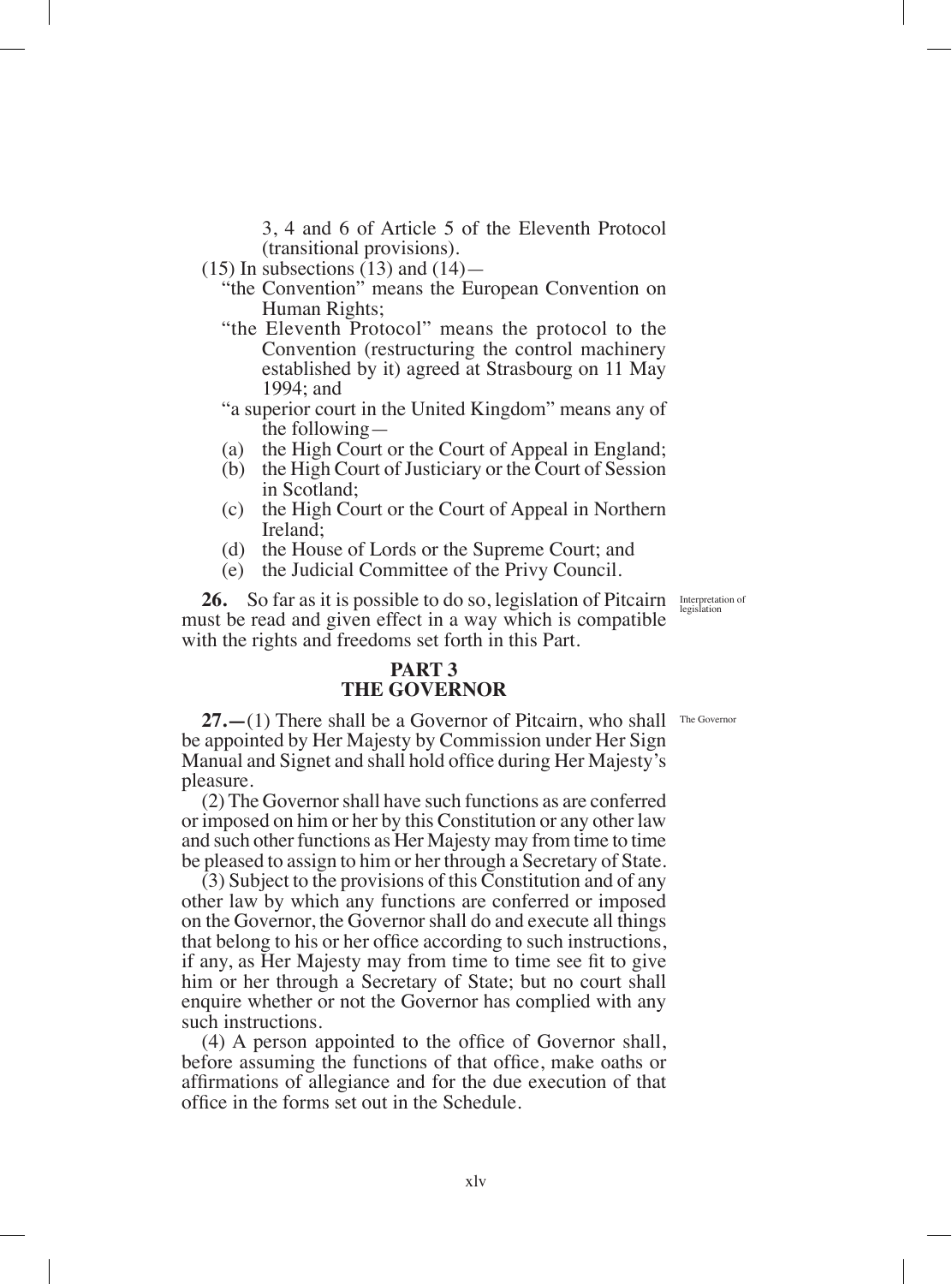Acting Governor

**28.—(1)** During any period when the office of Governor is vacant or the Governor is for any reason unable to perform the functions of that offce those functions shall, during Her Majesty's pleasure, be assumed and performed by such person as Her Majesty may designate for that purpose by instructions given through a Secretary of State ("the person designated").

(2) Before assuming the functions of the offce of Governor, the person designated shall make the oaths or affrmations directed by section 27(4) to be made by the Governor.

(3) The person designated shall not continue to act in the offce of Governor after the Governor has notifed him or her that the Governor is about to assume or resume the functions of that offce.

(4) In this section "the Governor" means the person holding the office of Governor.

**29.** The Governor may, in Her Majesty's name and on Her Majesty's behalf—

- (a) grant to any person convicted of any offence under the law of Pitcairn a pardon, either free or subject to lawful conditions;
- (b) grant to any person a respite, either indefnite or for a specifed period, of the execution of any punishment imposed on that person for such an offence;
- (c) substitute a less severe form of punishment for any punishment imposed on any person for such an offence; or
- (d) remit the whole or part of any punishment imposed on any person for such an offence or of any penalty or forfeiture otherwise due to Her Majesty on account of such an offence.

**30.** Subject to this Constitution and any other law, the Governor or any person duly authorised by him or her in writing under his or her hand may, in Her Majesty's name and on Her Majesty's behalf, make and execute grants and other dispositions of any land or other immovable property in Pitcairn that is vested in Her Majesty in right of the Government of Pitcairn.

**31.—(1)** There shall be an Official Stamp for Pitcairn.

(2) The Governor shall keep and use the Offcial Stamp for stamping all such documents as may by law require to be stamped with it.

Constitution of offices

**32.** Subject to this Constitution and any other law, the Governor, in Her Majesty's name and on Her Majesty's behalf, may constitute offices for Pitcairn.

Power to dispose of Crown land

Official stamp

Powers of pardon, etc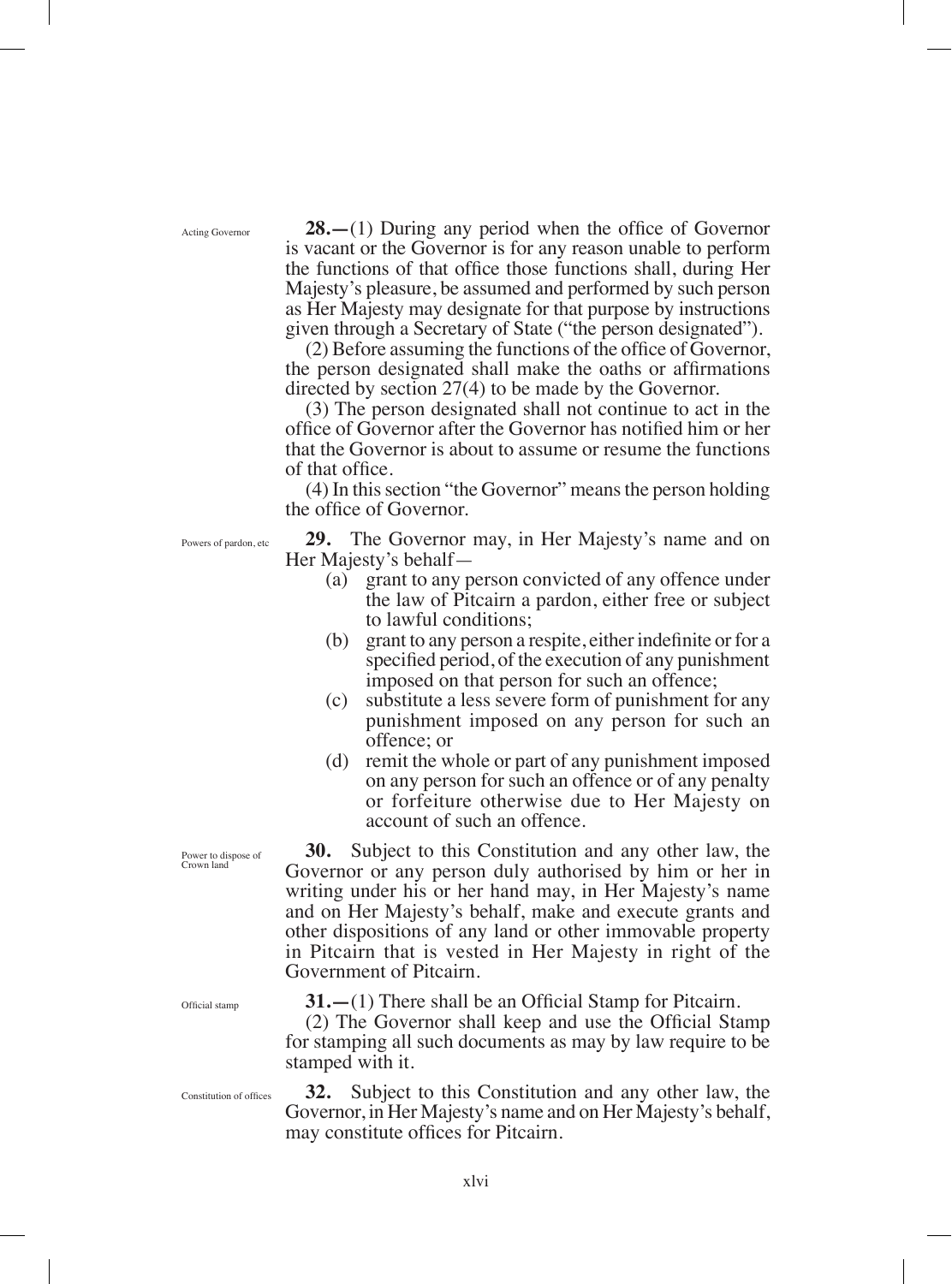# **PART 4 THE EXECUTIVE**

**33.** - (1) The executive authority of Pitcairn is vested in Executive authority Her Majesty.

(2) Subject to this Constitution, the executive authority of Pitcairn shall be exercised on behalf of Her Majesty by the Governor, either directly or through officers subordinate to the Governor.

(3) Nothing in this section shall preclude persons or authorities other than the Governor from exercising such functions as are or may be conferred on them by any law.

**34.**  $-$ (1) There shall be an Island Council for Pitcairn, which Island Council shall be composed, and shall have such functions in relation to the government of Pitcairn, as may be prescribed by any law.

(2) The members of the Island Council shall be elected to offce in free and fair elections held at regular intervals in such manner as may be prescribed by any law.

**35.**—(1) There shall be an Attorney General of Pitcairn Attorney General who shall be the principal legal adviser to the Government of Pitcairn.

(2) The Attorney General shall be an offcer of the Pitcairn Public Service appointed by the Governor, acting with the approval of a Secretary of State.

(3) The Attorney General shall be appointed—

- (a) for a term ending when the appointee reaches any retiring age fxed by law; or
- (b) whether or not the appointee has attained that age or will attain it during his or her term of offce, for a term specifed in the instrument of appointment.

(4) The Attorney General may, in any case in which he or she considers it desirable to do so—

- (a) institute and undertake criminal proceedings against any person before any court in respect of an offence against any law;
- (b) take over and continue any such criminal proceedings that have been instituted by any other person or authority; and
- (c) discontinue at any stage before judgment is delivered any such criminal proceedings instituted or undertaken by himself or herself or any other person or authority.

(5) The powers of the Attorney General under subsection (4) may be exercised by him or her in person or by offcers subordinate to him or her acting under and in accordance with his or her general or special instructions.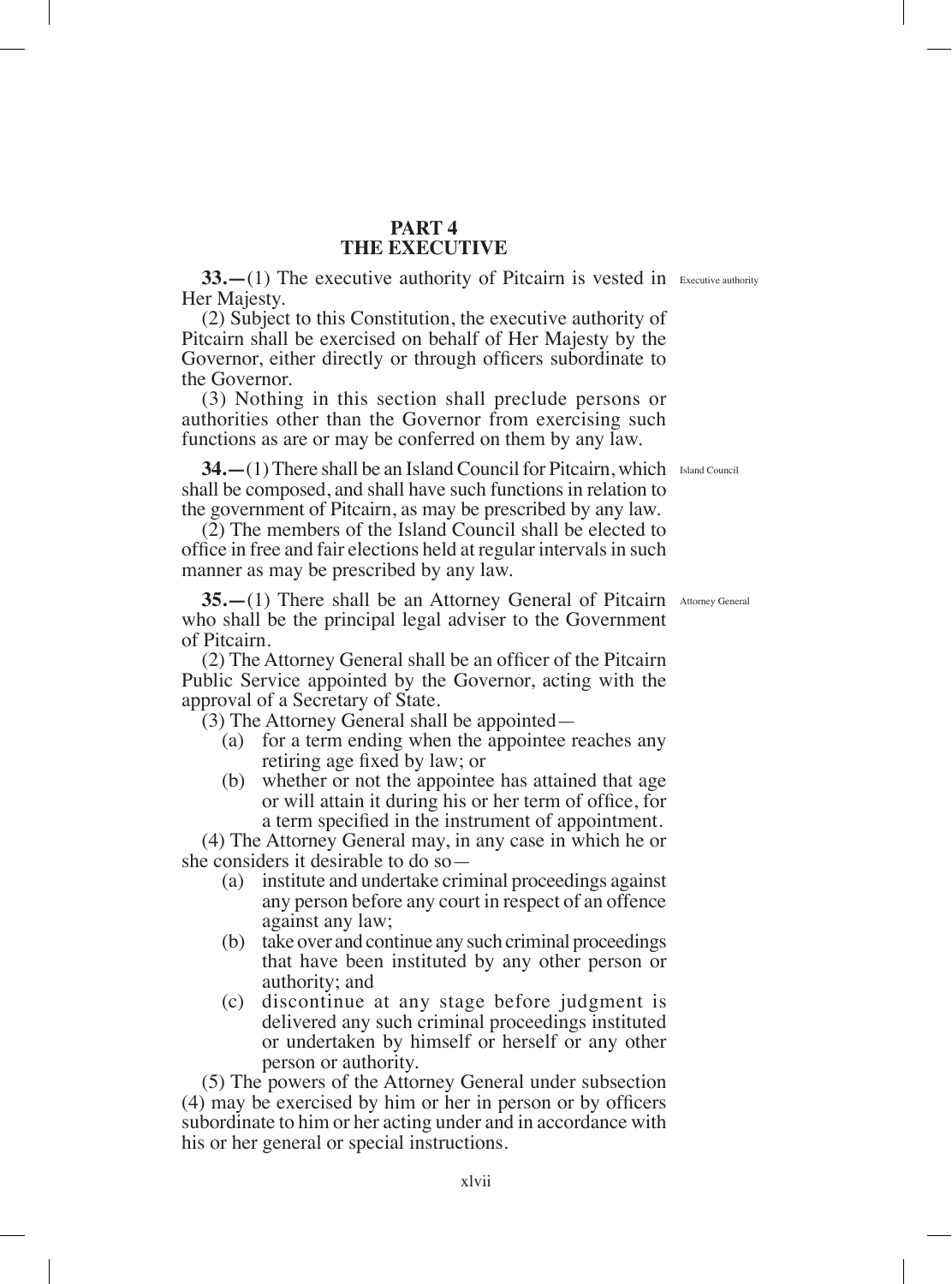(6) The powers conferred on the Attorney General by subsection (4)(b) and (c) shall be vested in him or her to the exclusion of any other person or authority; but where any other person or authority has instituted criminal proceedings, nothing in this subsection shall prevent the withdrawal of those proceedings by or at the instance of that person or authority at any stage before the person against whom the proceedings have been instituted has been charged before the court.

(7) For the purposes of this section, any appeal from any determination in any criminal proceedings before any court, or any case stated or question of law reserved for the purpose of any such proceedings to any other court, shall be deemed to be part of those proceedings.

(8) In the exercise of the powers conferred on him or her by this section, the Attorney General, and any person acting under his or her authority, shall act independently and shall not be subject to the direction or control of the Governor, the Island Council or any other person or authority.

(9) The remuneration of the Attorney General shall be determined by the Governor and shall be charged on the public funds of Pitcairn.

(10) The remuneration and allowances and other terms and conditions of the Attorney General shall not be altered to the disadvantage of the Attorney General during his or her continuance in office.

(11) The Attorney General may be removed from offce only for inability to discharge the functions of the offce (whether arising from infrmity of body or mind or any other cause) or for misbehaviour, and shall not be so removed except in accordance with subsection (12).

(12) The Attorney General shall be removed from offce by the Governor if the question of his or her removal from office has been referred to a tribunal appointed under subsection (13) and the tribunal has advised the Governor that he or she should be removed from office for inability as aforesaid or for misbehaviour.

(13) If the Governor considers that the question of removing the Attorney General from offce for inability as aforesaid or for misbehaviour ought to be investigated, then—

(a) the Governor shall appoint a tribunal, which shall consist of a convenor and two other members, selected by the Governor from among persons who hold or have held office as a judge of a court having unlimited jurisdiction in civil and criminal matters in one or more Commonwealth countries or in Ireland or a court having jurisdiction in appeals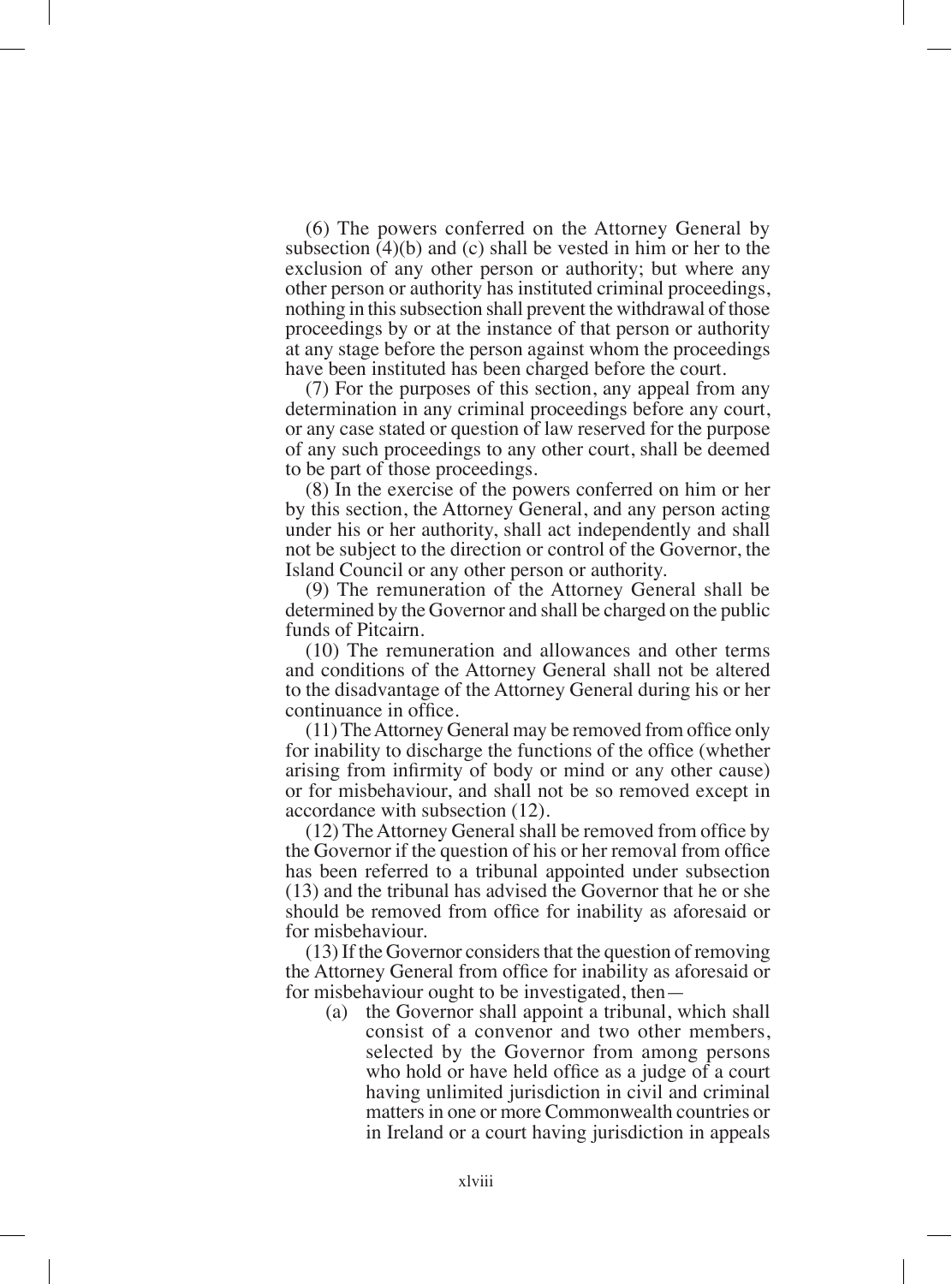from any such court; and

(b) the tribunal shall inquire into the matter and report on the facts thereof to the Governor and advise the Governor whether the Attorney General should be removed from office for inability as aforesaid or for misbehaviour.

(14) The Commissions of Inquiry Ordinance shall apply mutatis mutandis in relation to a tribunal appointed under subsection (13) and the expenses of any such inquiry shall be charged on the public funds of Pitcairn.

(15) If the question of removing the Attorney General from offce has been referred to a tribunal under subsection (13), the Governor may suspend the Attorney General from performing the functions of his or her offce, and any such suspension may at any time be revoked by the Governor and shall in any case cease to have effect if the tribunal advises the Governor that the Attorney General should not be removed from office.

 $(16)$  References in subsections  $(11)$ ,  $(12)$ ,  $(13)$  and  $(15)$  to the Attorney General do not include references to a person appointed to act in the office of Attorney General during any period when it is vacant or the holder of that offce is unable to perform the functions of that offce; and the appointment of such a person may be revoked by the Governor at any time before the expiration of that period.

# **PART 5 THE LEGISLATURE**

**36.**—(1) Subject to this Constitution, the Governor, acting Power to make laws after consultation with the Island Council, may make laws for the peace, order and good government of Pitcairn.

(2) The Governor shall not be obliged to act in accordance with the advice of the Island Council in exercising the power conferred by subsection (1), but in any case where the Governor acts contrary to the advice of the Council any member of the Council shall have the right to submit his or her views on the matter to a Secretary of State.

(3) The Governor may exercise the power conferred by subsection (1) without consulting the Island Council whenever he or she is instructed to do so by Her Majesty through a Secretary of State.

**37.** - (1) In the making of laws for Pitcairn the Governor Rules for the making shall observe, so far as is practicable, the following rules.

(2) All laws shall be styled "Ordinances" and the words of enactment shall be "Enacted by the Governor of the Islands of Pitcairn, Henderson, Ducie and Oeno".

of laws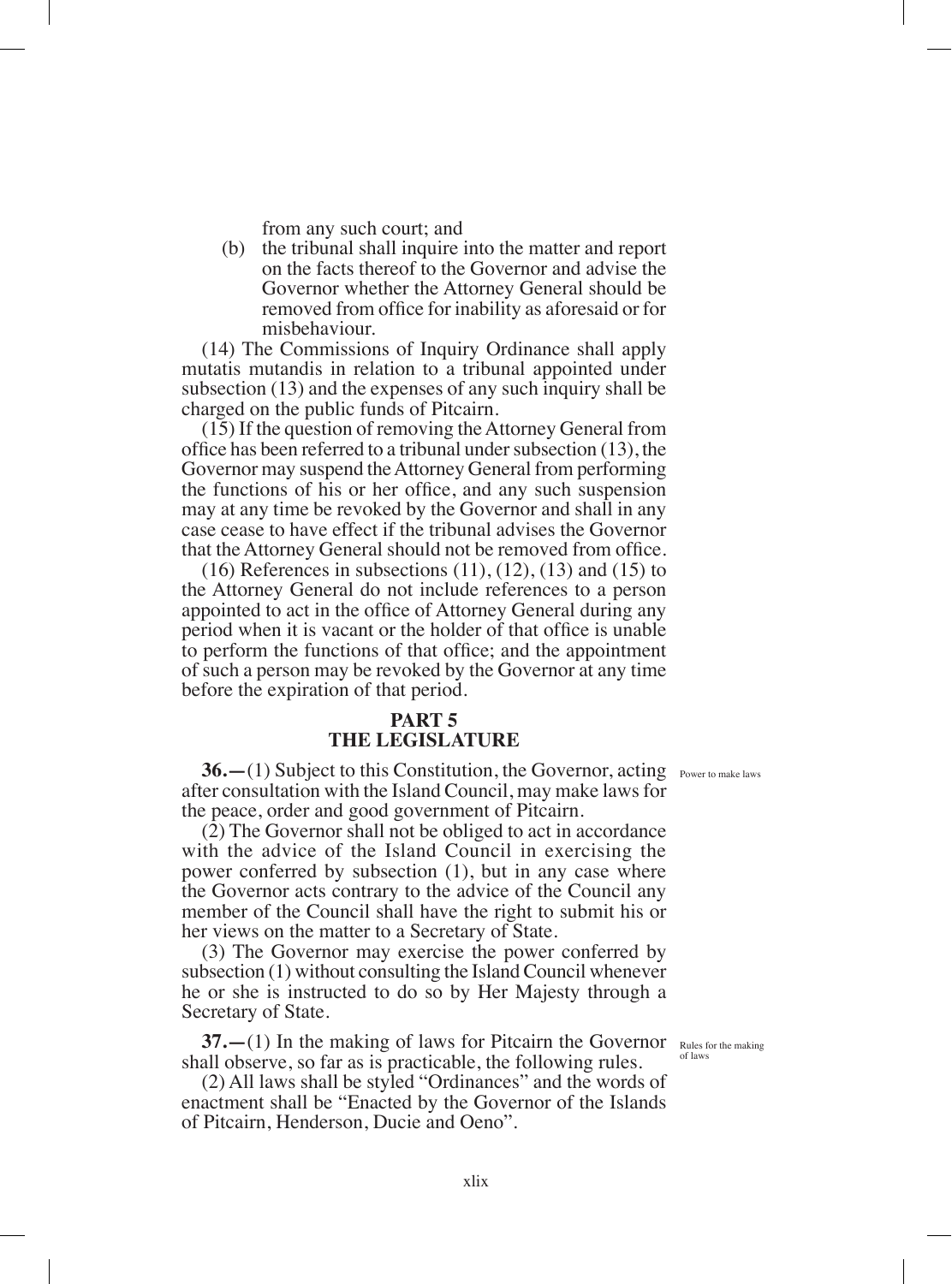(3) Matters having no proper relation to each other shall not be provided for by the same law.

(4) No law shall contain anything foreign to what the title of the law imports.

(5) No provision having indefnite duration shall be included in any law expressed to have limited duration.

(6) All laws shall be distinguished by titles, and shall be divided into successive sections consecutively numbered, and to every section there shall be annexed a short indication of its contents.

(7) All laws shall be numbered consecutively in a separate series for each year commencing with the number one, and the position of each law in the series shall be determined with reference to the day on which the Governor made the law.

Certain laws not to be made without instructions

**38.** The Governor shall not, without having previously obtained instructions through a Secretary of State, make any law within any of the following classes, unless such law contains a clause suspending its operation until the signifcation of Her Majesty's pleasure on it—

- (a) any law whereby any grant of land or money, or other donation or gratuity, may be made to the Governor;
- (b) any law affecting the currency of Pitcairn or relating to the issue of banknotes;
- (c) any law the provisions of which shall appear to the Governor to be inconsistent with obligations imposed on the United Kingdom by treaty;
- (d) any law of an extraordinary nature and importance whereby Her Majesty's prerogative, or the rights or property of Her subjects not residing in Pitcairn, or the trade, transport or communications of any territory under Her Majesty's sovereignty may be prejudiced;
- (e) any law containing provisions which have been disallowed by Her Majesty;

but the Governor may, without such instructions and although the law contains no such suspending clause, enact any such law (except a law of the class referred to in paragraph (c)) if the Governor is satisfed that an urgent necessity exists requiring that law to be brought into immediate operation; and in any such case the Governor shall forthwith transmit a copy of the law to a Secretary of State together with his or her reasons for so enacting it.

Publication and commencement of laws

**39.—**(1) All laws made by the Governor shall be published in such manner and at such place or places in Pitcairn as the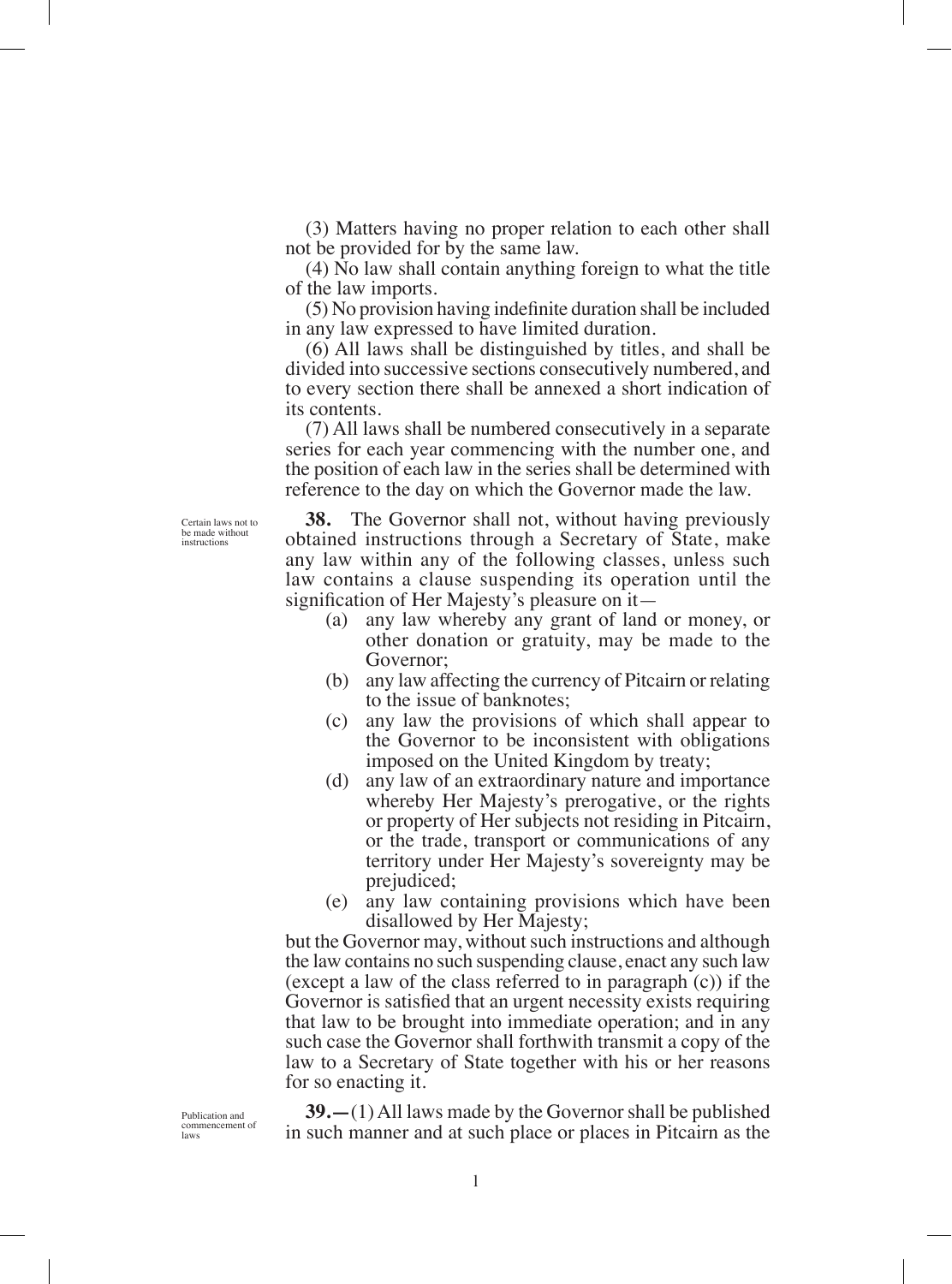Governor may from time to time direct.

(2) Every such law shall come into force on the date on which it is published in accordance with subsection (1) unless it is provided, either in such law or in some other enactment, that it shall come into force on some other date, in which case it shall come into force on that date.

**40.** When any law has been made, the Governor shall at Laws to be sent to a correlation of Secretary of State of Decretary of State of Secretary of State of Secretary of State of Secretary of State of Secretary of State o the earliest convenient opportunity transmit to a Secretary of State a transcript in duplicate of the law, duly authenticated under the Official Stamp and by his or her own signature, together with an explanation of the reasons and occasion for the making of the law.

**41.**—(1) Any law made by the Governor may be disallowed  $\,$   $\rm _{Disallowance \ of \ laws}$ by Her Majesty through a Secretary of State.

(2) Whenever a law has been disallowed by Her Majesty the Governor shall, as soon as practicable, cause notice of such disallowance to be published in such manner and in such place or places in Pitcairn as the Governor may from time to time direct, and the law shall be annulled with effect from the date of the publication of that notice.

(3) Section 16(1) of the Interpretation Act 1978(a) shall apply to the annulment of any law under this section as it applies to the repeal of an Act of Parliament, save that any enactment repealed or amended by or in pursuance of that law shall have effect as from the date of the annulment as if that law had not been made.

## **PART 6**

## **THE ADMINISTRATION OF JUSTICE**

 $42$ —(1) Subject to subsection (2), the common law, the  $\frac{1}{2}$  Application of law rules of equity and the statutes of general application as in force in and for England for the time being shall be in force in Pitcairn.

(2) All the laws of England extended to Pitcairn by subsection (1) shall be in force in Pitcairn so far only as the local circumstances and the limits of local jurisdiction permit and subject to any existing or future Ordinance, and for the purpose of facilitating the application of the said laws it shall be lawful to construe them with such formal alterations not affecting the substance as to names, localities, courts, offces, persons, moneys, penalties and otherwise as may be necessary to render those laws applicable to the circumstances.

**43.—**(1) The courts of Pitcairn shall be the Pitcairn The courts of Pitcairn

<sup>(</sup>a) 1978 c.30.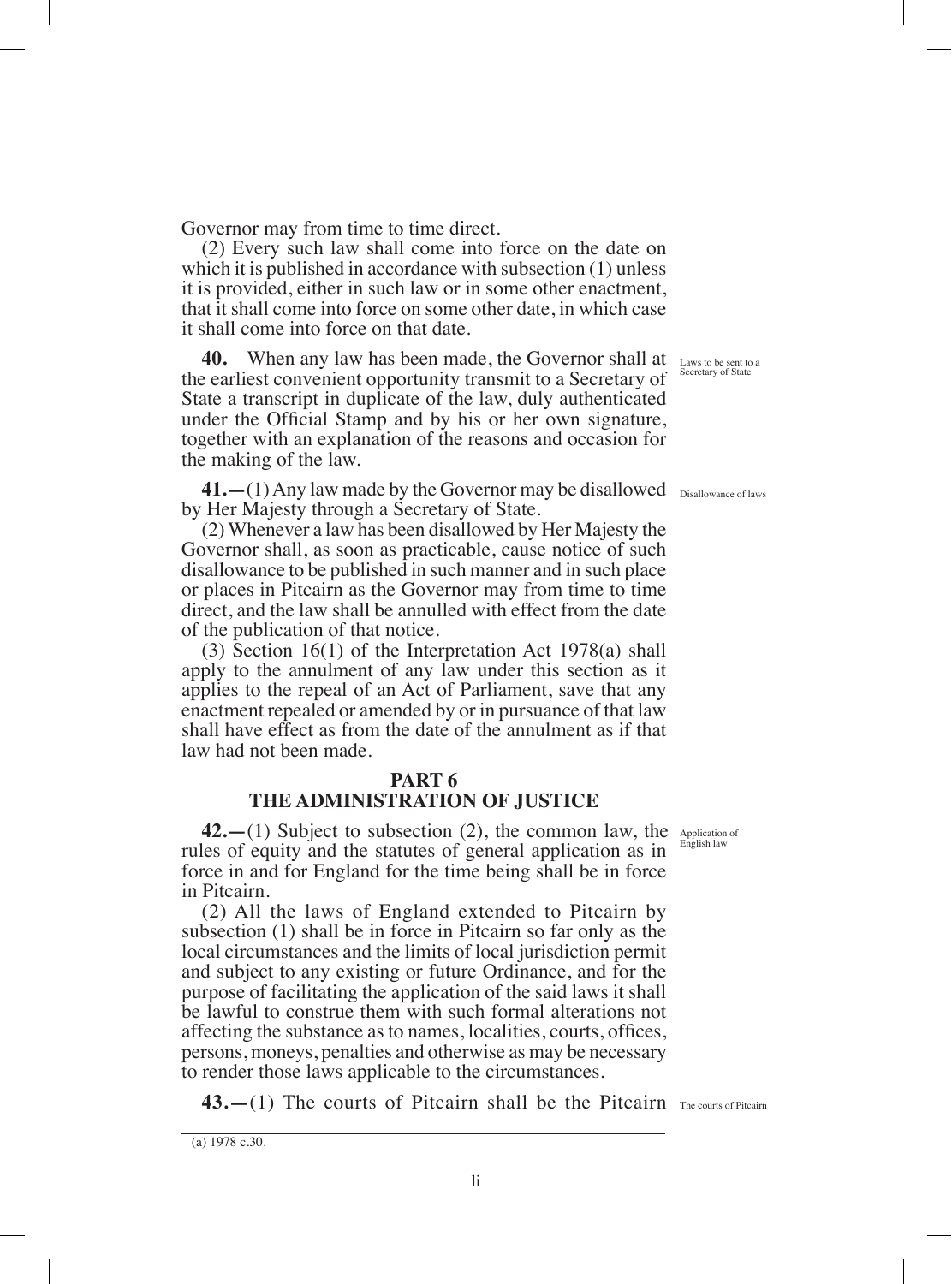Supreme Court, the Pitcairn Court of Appeal, and such courts subordinate to the Supreme Court as may be established by law.

(2) The Pitcairn (Appeals to Privy Council) Order 2000(a) (as amended by this Order) shall continue to apply in relation to appeals to Her Majesty in Council from judgments of the Court of Appeal.

(3) Without prejudice to the generality of the power conferred by section 36(1), the Governor may by any law constitute courts for Pitcairn with such jurisdiction, and make such provisions and regulations for the proceedings in such courts and for the administration of justice, as the Governor may think ft.

(4) Subject to any law, a court established under subsection (3) shall sit in such place in Pitcairn as the Governor, acting in accordance with the advice of the Chief Justice, may appoint; but it may also sit in the United Kingdom, or in such other place as the Governor, acting in accordance with the advice of the Chief Justice, may appoint.

(5) Where a court sits, by virtue of subsection (4), in some place other than Pitcairn, it may there exercise its jurisdiction and powers in like manner as if it were sitting within Pitcairn, but anything done there by virtue of this subsection shall have, and shall have only, the same validity and effect as if done in Pitcairn.

(6) The references in subsections (4) and (5) to a court sitting and exercising its jurisdiction and powers in any place include references to a judge or judicial officer or officer of the court exercising in that place any jurisdiction or powers or other functions vested in him or her as such by any law.

**44.** The judges and judicial offcers appointed to preside or sit in any court of Pitcairn shall exercise their judicial functions independently from the legislative and executive branches of government.

## **SUPREME COURT**

**45.—**(1) There shall be a Supreme Court for Pitcairn which shall be a superior court of record and shall be styled the Pitcairn Supreme Court.

(2) Subject to this Constitution, the Supreme Court shall have and may exercise all such jurisdiction in and in relation to Pitcairn as is necessary to administer the law of Pitcairn.

(3) Without prejudice to the generality of subsection (2), the Supreme Court shall possess and may exercise in and in

Independence of the judiciary

Constitution of Supreme Court

<sup>(</sup>a) S.I. 2000/1816, amended by SI 2009/224.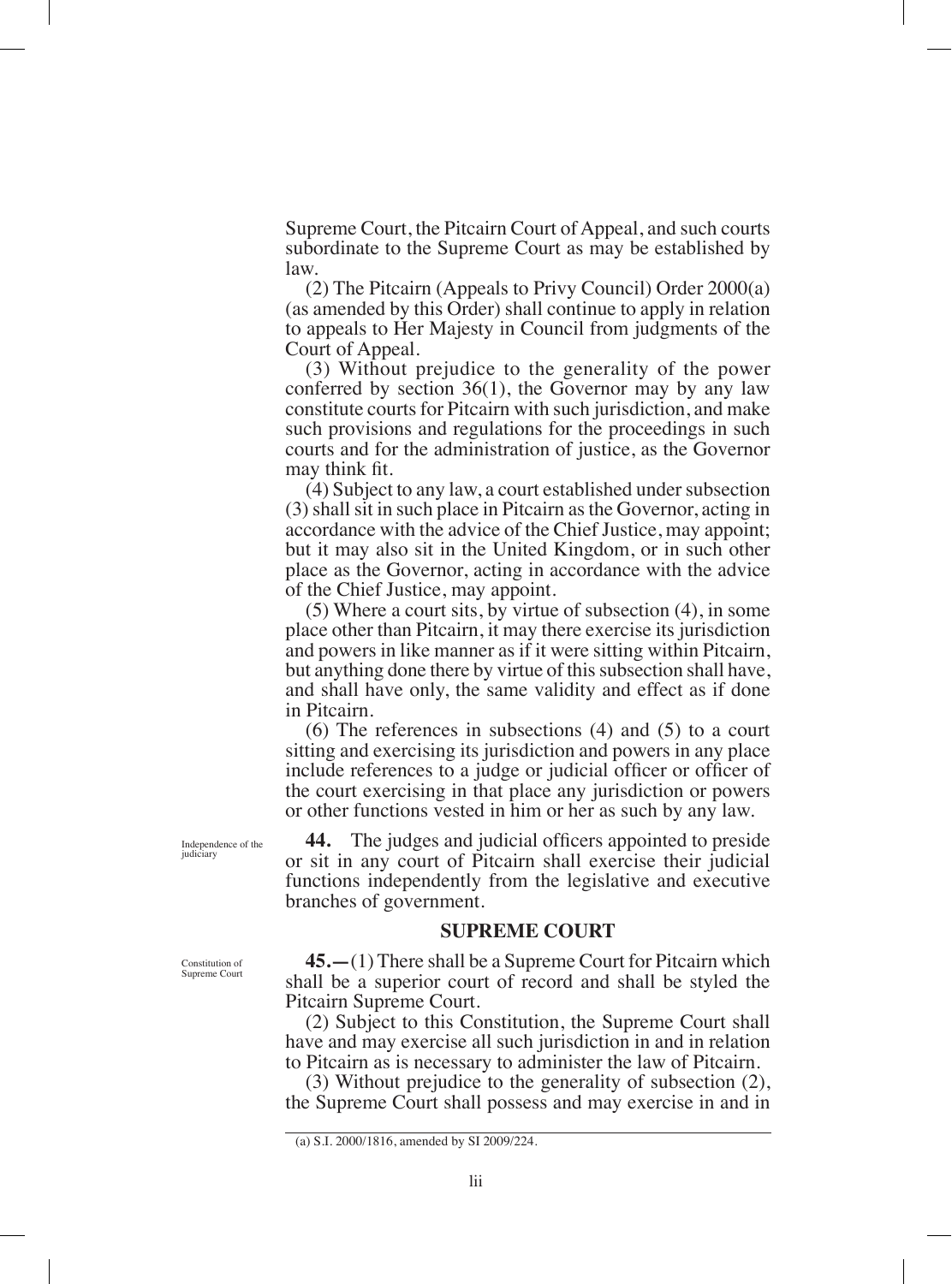relation to Pitcairn, subject to this Constitution and to any other law, all the jurisdiction which is vested in, or is capable of being exercised by, Her Majesty's High Court of Justice in and in relation to England.

(4) The Supreme Court shall have and use a seal bearing the style of the Court and a device approved by the Chief Justice.

**46.**  $-(1)$  The Supreme Court may sit in Pitcairn or, in such Sittings of Supreme circumstances as may be prescribed by Ordinance, outside Pitcairn.

(2) The Chief Justice when outside Pitcairn may exercise such powers of revision, variation, confrmation or setting aside of any sentence or order made by a subordinate court as are conferred on him or her by any law.

**47.**—(1) The judges of the Supreme Court shall be a Chief Judges of Supreme Justice and such number of other judges (if any) as may be prescribed by law.

(2) If the offce of Chief Justice is vacant, or the Chief Justice has not assumed, or is for any reason unable to perform the functions of, that office, those functions may be performed  $by-$ 

- (a) the next most senior judge of the Supreme Court in terms of the date of his or her appointment; or
- (b) if there is no such judge, or if for any reason no such judge is able to perform the functions of the office of Chief Justice, then, unless this Constitution otherwise provides, those functions may be performed by an acting judge of the Supreme Court authorised to perform those functions by the Governor.
- $(3)$  If  $-$ 
	- (a) in the circumstances described in subsection (2), there is no judge who can perform the functions of the offce of Chief Justice; or
	- (b) the state of the business of the Supreme Court makes it desirable that an additional person should be appointed by whom the Supreme Court may be held,

the Governor may decide that an acting judge should be appointed to hold the Supreme Court.

(4) A person shall not be qualifed for appointment as the Chief Justice or any other judge or acting judge of the Supreme Court unless—

(a) he or she is, or has been, a judge of a court having unlimited jurisdiction in civil and criminal matters in some part of the Commonwealth or in Ireland,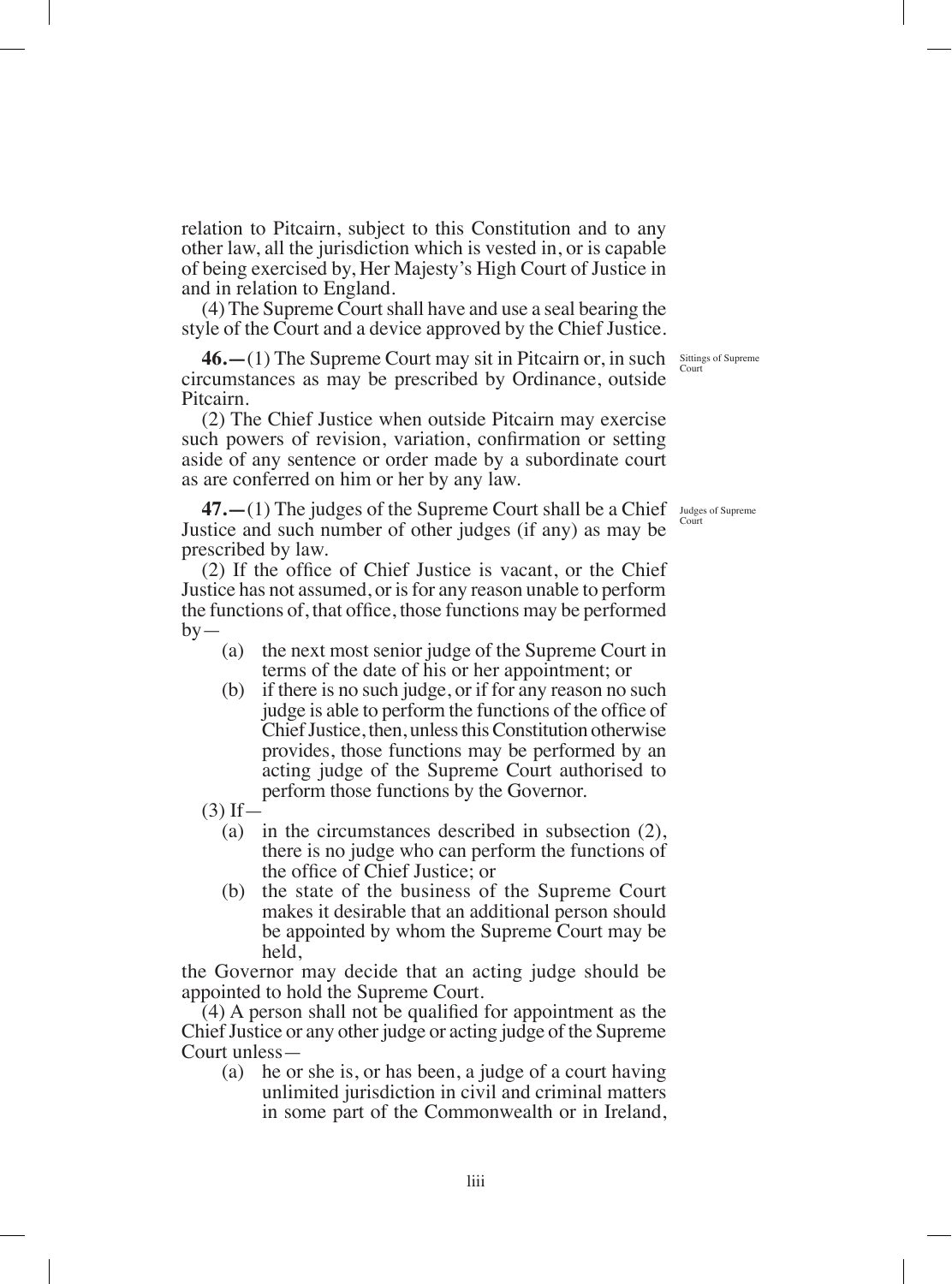or a court having jurisdiction in appeals from any such court; or

(b) he or she is entitled to practise as an advocate in such a court and has been entitled for not less than seven years to practise as an advocate or solicitor in such a court.

(5) For the purposes of subsection (4), a person shall be regarded as an advocate or a solicitor if he or she has been called, enrolled or otherwise admitted as such (and has not subsequently been disbarred or removed from the roll of advocates or solicitors) notwithstanding that—

- (a) he or she holds or acts in any offce the holder of which is, by reason of his or her office, precluded from practising in a court; or
- (b) he or she does not hold a practising certifcate or has not satisfed any other like condition of being permitted to practise.

**48.**—(1) The Chief Justice or any other judge or acting judge of the Supreme Court may hold the Supreme Court.

(2) A judge holding the Supreme Court has, in exercise of the jurisdiction of that Court, all the powers and authority of the Court, and, if not the Chief Justice, has the jurisdiction, powers, authority, privileges and immunities conferred on the Chief Justice.

(3) If, at any time, there are two or more judges who may hold the Supreme Court, each of them may hold sittings of the Court simultaneously.

(4) In this section "Chief Justice" means the person holding the offce of Chief Justice.

## **COURT OF APPEAL**

**49.—**(1) There shall be a Court of Appeal for Pitcairn which shall be a superior court of record and shall be styled the Pitcairn Court of Appeal.

(2) The judges of the Court of Appeal shall be—

- (a) a President and two or more Justices of Appeal; and
- (b) the Chief Justice, who shall be a member of the Court ex officio.

(3) A person shall not be qualifed for appointment as the President of the Court of Appeal or a Justice of Appeal unless—

(a) he or she is, or has been, a judge of a court having unlimited jurisdiction in civil and criminal matters in some part of the Commonwealth or in Ireland, or a court having jurisdiction in appeals from any

Exercise of jurisdiction of Supreme Court

Constitution of Court of Appeal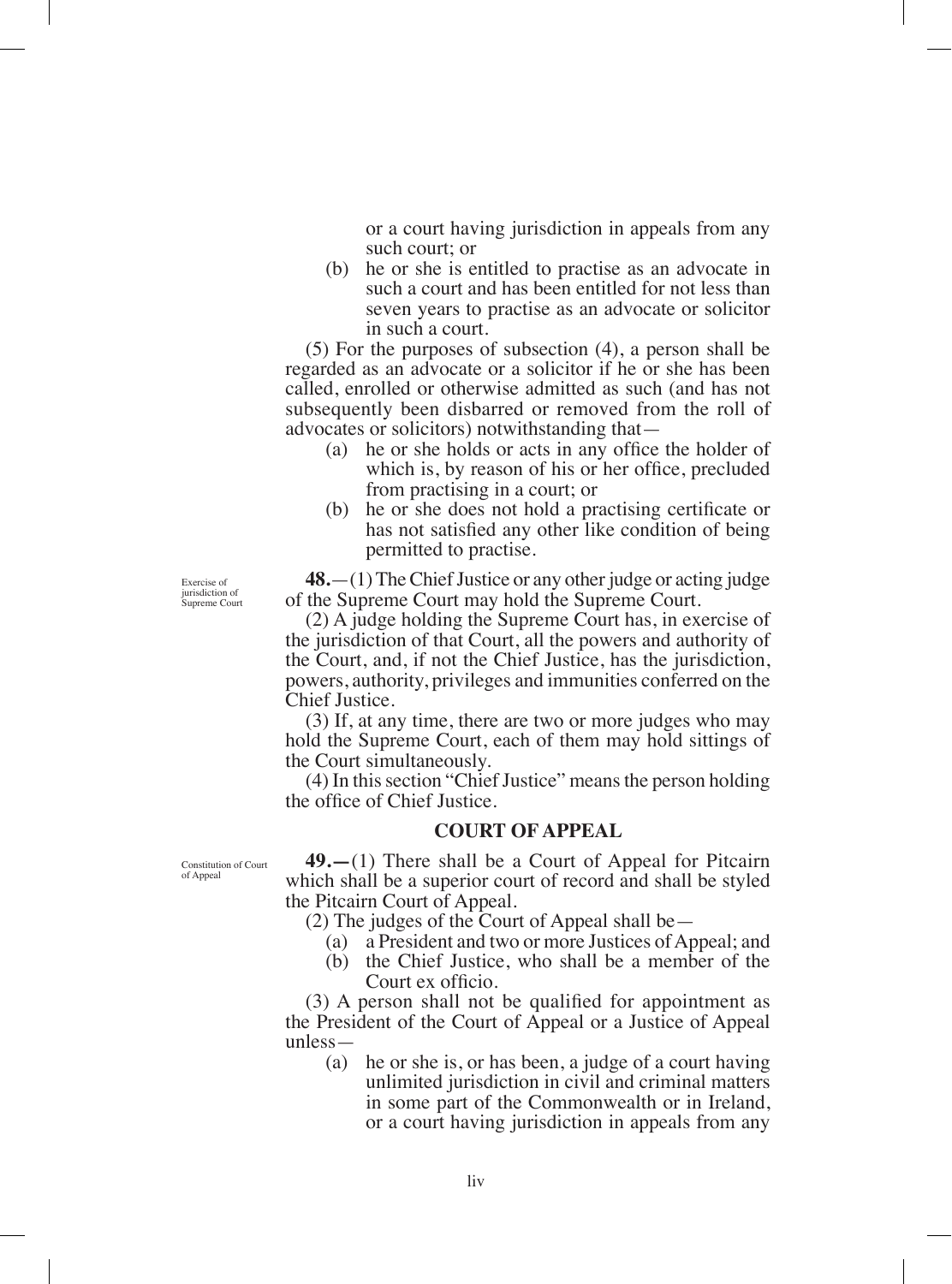such court; or

(b) he or she is entitled to practise as an advocate in such a court and has been entitled for not less than seven years to practise as an advocate or solicitor in such a court.

(4) For the purposes of subsection (3), a person shall be regarded as an advocate or a solicitor if he or she has been called, enrolled or otherwise admitted as such (and has not subsequently been disbarred or removed from the roll of advocates or solicitors) notwithstanding that—

- (a) he or she holds or acts in any office the holder of which is, by reason of his or her office, precluded from practising in a court; or
- (b) he or she does not hold a practising certifcate or has not satisfed any other like condition of being permitted to practise.

(5) At any time when the offce of President of the Court of Appeal is vacant or the person holding that office is for any reason unable to perform the functions of that office, those functions shall be performed by such one of the Justices of Appeal or such other person qualifed for appointment as a Justice of Appeal as may from time to time be designated for that purpose by the Governor or, in the absence of such designation, by the Justice of Appeal who is the senior Justice of Appeal in terms of date of appointment.

(6) The Court of Appeal shall have and use a seal bearing the style of the Court and a device approved by the President of the Court.

**50.**  $-(1)$  The Court of Appeal shall have jurisdiction to hear Jurisdiction of Court and determine such appeals from the courts of Pitcairn as may be prescribed by this Constitution or any other law.

(2) In connection with any appeal from a court of Pitcairn, the Court of Appeal shall, subject to this Constitution and any other law, have all the powers and jurisdiction that are possessed by that court under any law; and decisions of the Court of Appeal in respect of any appeal from a court of Pitcairn shall, subject as aforesaid, be enforced in Pitcairn in the same way as decisions of that court.

(3) The Court of Appeal may, in accordance with any directions issued from time to time by the President of the Court, sit in Pitcairn or elsewhere for the purpose of exercising any jurisdiction and powers conferred on it by or under this Constitution or by any rule made under section 51; but anything done elsewhere than in Pitcairn by virtue of this subsection shall have, and have only, the same validity and effect as if done in Pitcairn.

of Appeal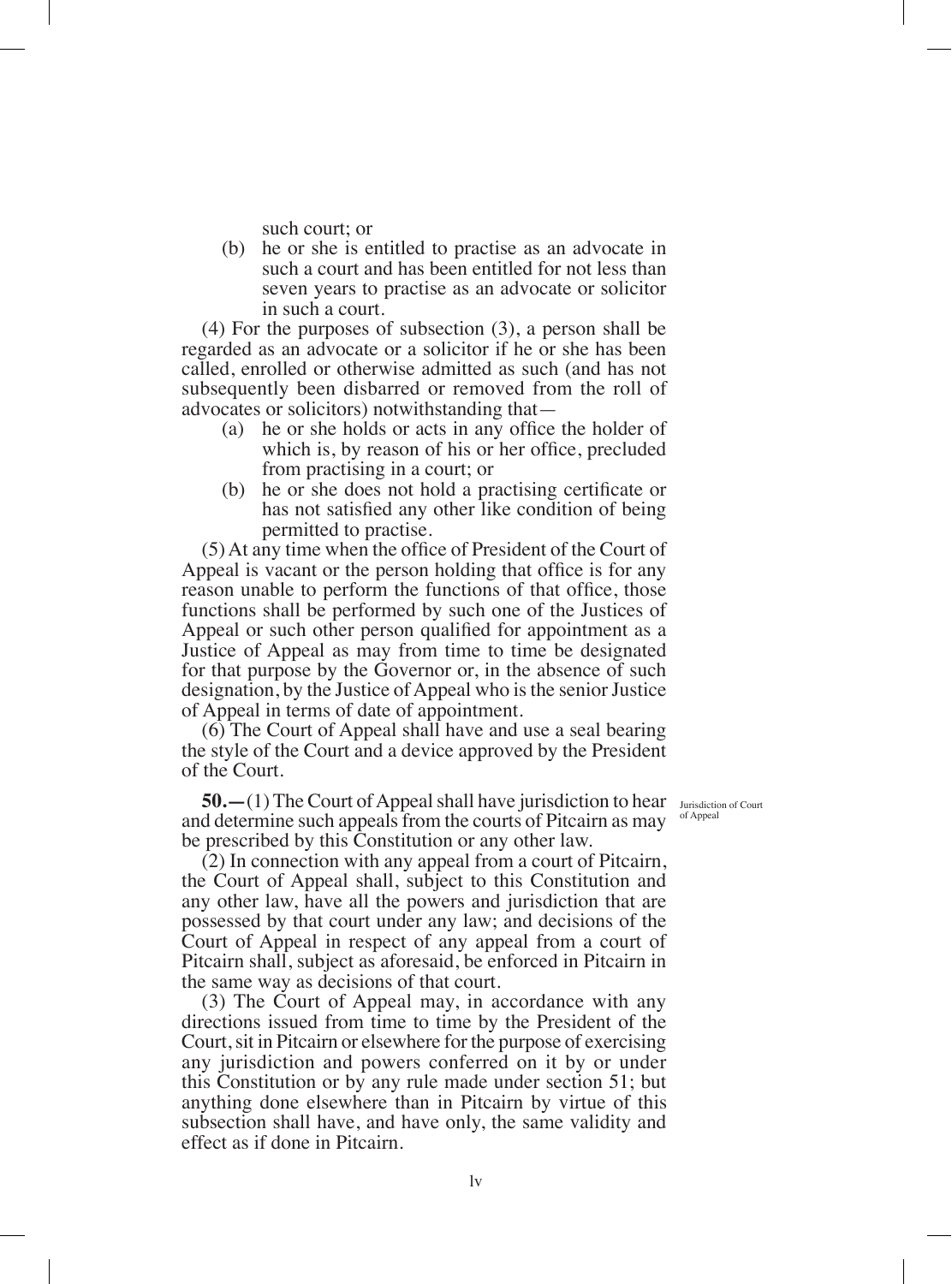Practice and procedure on appeals

**51.—**(1) Subject to this Constitution, the President of the Court of Appeal may make rules for regulating the practice and procedure of the Court of Appeal with respect to appeals from the courts of Pitcairn and, in connection with such appeals, for regulating the practice and procedure in any court of Pitcairn from which such appeals are brought.

(2) Without prejudice to the generality of subsection (1), rules of court may be made for the following purposes—

- (a) for regulating the sittings of the Court of Appeal, whether in divisions or otherwise, and the selection of judges for any purpose;
- (b) for regulating the right of practising before the Court of Appeal and the representation of persons concerned in any proceedings in the Court;
- (c) for prescribing cases in which, and conditions on which, an appellant in a criminal appeal to the Court of Appeal shall be entitled to be present at the hearing of the appeal;
- (d) for providing for the summary determination of any appeal which appears to the Court of Appeal to be frivolous or vexatious or to be brought for the purposes of delay;
- (e) for prescribing the forms and fees in respect of proceedings in the Court of Appeal and regulating the costs of and incidental to any such proceedings;
- (f) for prescribing and regulating the powers and duties of registrars and offcers of the Court of Appeal;
- $(g)$  for prescribing the time within which any requirement of the rules is to be complied with;
- (h) for providing for a reference to the Court of Appeal from a decision of a single judge.

(3) Rules made under this section may fx the number of judges of the Court of Appeal who may sit for any purpose; but—

- (a) an uneven number shall sit, which, for the purposes of any fnal determination by the Court other than the summary dismissal of an appeal, shall not be fewer than three; and
- (b) any determination by the Court on any matter (whether fnal or otherwise) shall, where more than one judge sits, be according to the opinion of a majority of the judges who sit for the purpose of determining that matter.

## **GENERAL**

Appointment of judges and judicial **officers** 

**52.—**(1) The Governor, on instructions from Her Majesty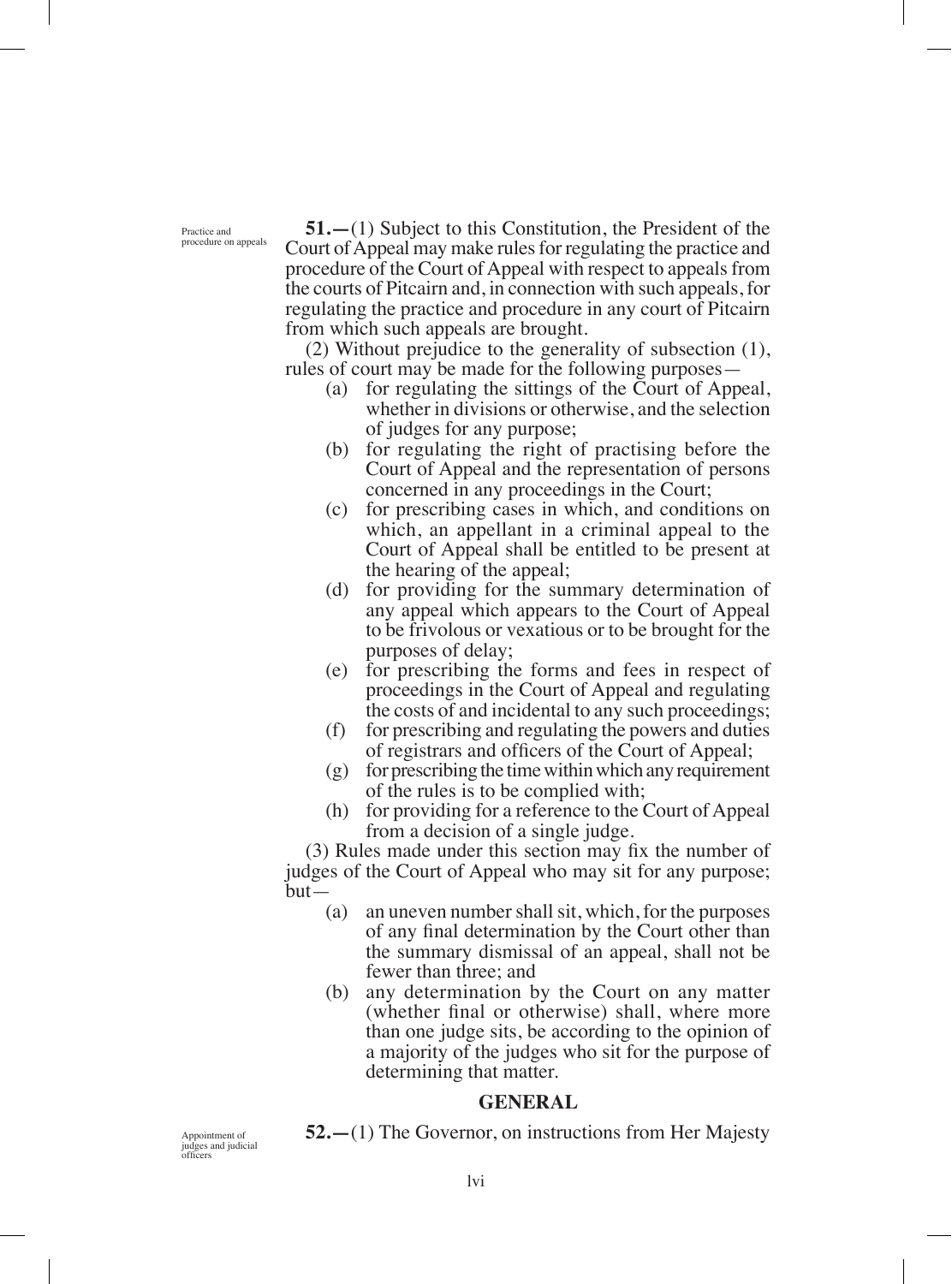given through a Secretary of State, shall appoint—

- (a) the Chief Justice and any other judges of the Supreme Court; and
- (b) the President of the Court of Appeal and the Justices of Appeal.

(2) The Governor, acting in accordance with the advice of the Chief Justice, shall appoint any acting judge of the Supreme Court.

(3) The Governor shall appoint any judicial offcers.

(4) Every person appointed under this section shall, subject to this Constitution, hold offce on such terms and conditions as the Governor may prescribe.

(5) Before entering upon the functions of the office, every holder of a judicial office referred to in this section shall make an oath or affrmation of allegiance and the judicial oath or affrmation in the forms set out in the Schedule.

**53.**  $-(1)$  There shall be paid to every judge or judicial officer Remuneration such remuneration as may be agreed between the Governor and the judge or judicial offcer immediately before his or her appointment, and such remuneration shall be charged on the public funds of Pitcairn.

(2) The remuneration and allowances and other terms and conditions of a judge or a judicial offcer shall not be altered to the disadvantage of the judge or judicial offcer during his or her continuance in office.

**54.**—(1) Subject to the following provisions of this section, Tenure of office of the Chief Justice, any other judge of the Supreme Court, the President of the Court of Appeal and any Justice of Appeal shall hold offce until he or she attains the age of 75 years; but the Governor may permit any such person who has attained the age of 75 years to remain in offce for such fxed period, not exceeding two years, as may have been agreed between that person and the Governor.

(2) An acting judge of the Supreme Court shall be appointed either—

- (a) for a term specifed in the instrument of appointment; or
- (b) if the appointee is acting in the place of a Chief Justice or other judge whose offce is vacant, or who has not assumed, or is for any reason unable to perform the functions of, that office, for a term expiring on the assumption or resumption by the Chief Justice or other judge of the functions of the office.

(3) A judge may, when his or her appointment expires, continue so to act for the purposes of giving judgment or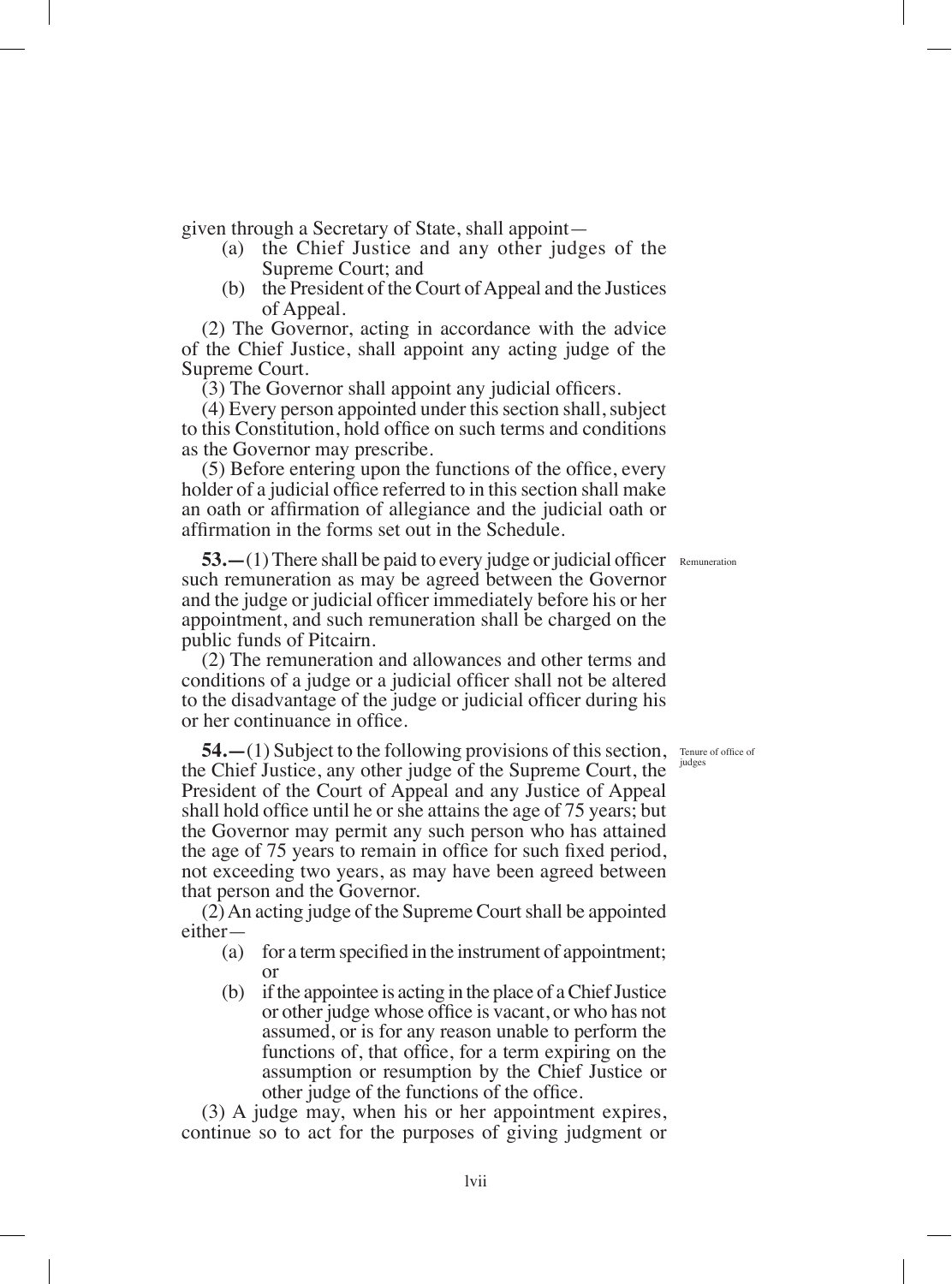otherwise in relation to any proceeding commenced before him or her while his or her appointment was subsisting.

(4) A judge may at any time resign from offce by writing under his or her hand addressed to the Governor.

(5) Nothing done by a judge shall be invalid by reason only that the judge has attained the age at which he or she is required by or under this section to retire from office.

(6) The offce of a judge shall not be abolished during the continuance in office of the judge without his or her consent.

(7) A judge may be removed from offce only for inability to discharge the functions of his or her offce (whether arising from infrmity of body or mind or any other cause) or for misbehaviour and shall not be removed except in accordance with subsection (8).

(8) A judge shall be removed from offce by the Governor by instrument stamped with the Official Stamp if the question of the removal of that judge from offce has, at the request of the Governor made in pursuance of subsection (9), been referred by Her Majesty to the Judicial Committee of Her Majesty's Privy Council under section 4 of the Judicial Committee Act 1833(a) or any other enactment enabling Her Majesty in that behalf, and the Judicial Committee has advised Her Majesty that the judge should be removed from offce for inability as aforesaid or for misbehaviour.

(9) If the Governor considers that the question of removing a judge from offce for inability as aforesaid or for misbehaviour ought to be investigated, then—

- (a) the Governor shall appoint a tribunal, which shall consist of a convenor and two other members, selected by the Governor from among persons who hold or have held office as a judge of a court having unlimited jurisdiction in civil and criminal matters in one or more Commonwealth countries or in Ireland or a court having jurisdiction in appeals from any such court;
- (b) the tribunal shall inquire into the matter and report on the facts thereof to the Governor and advise the Governor whether he or she should request that the question of the removal of that judge should be referred by Her Majesty to the Judicial Committee; and
- (c) if the tribunal so advises, the Governor shall request that the question should be referred accordingly.
- (10) The Commissions of Inquiry Ordinance shall apply

<sup>(</sup>a) 1833 c. 41.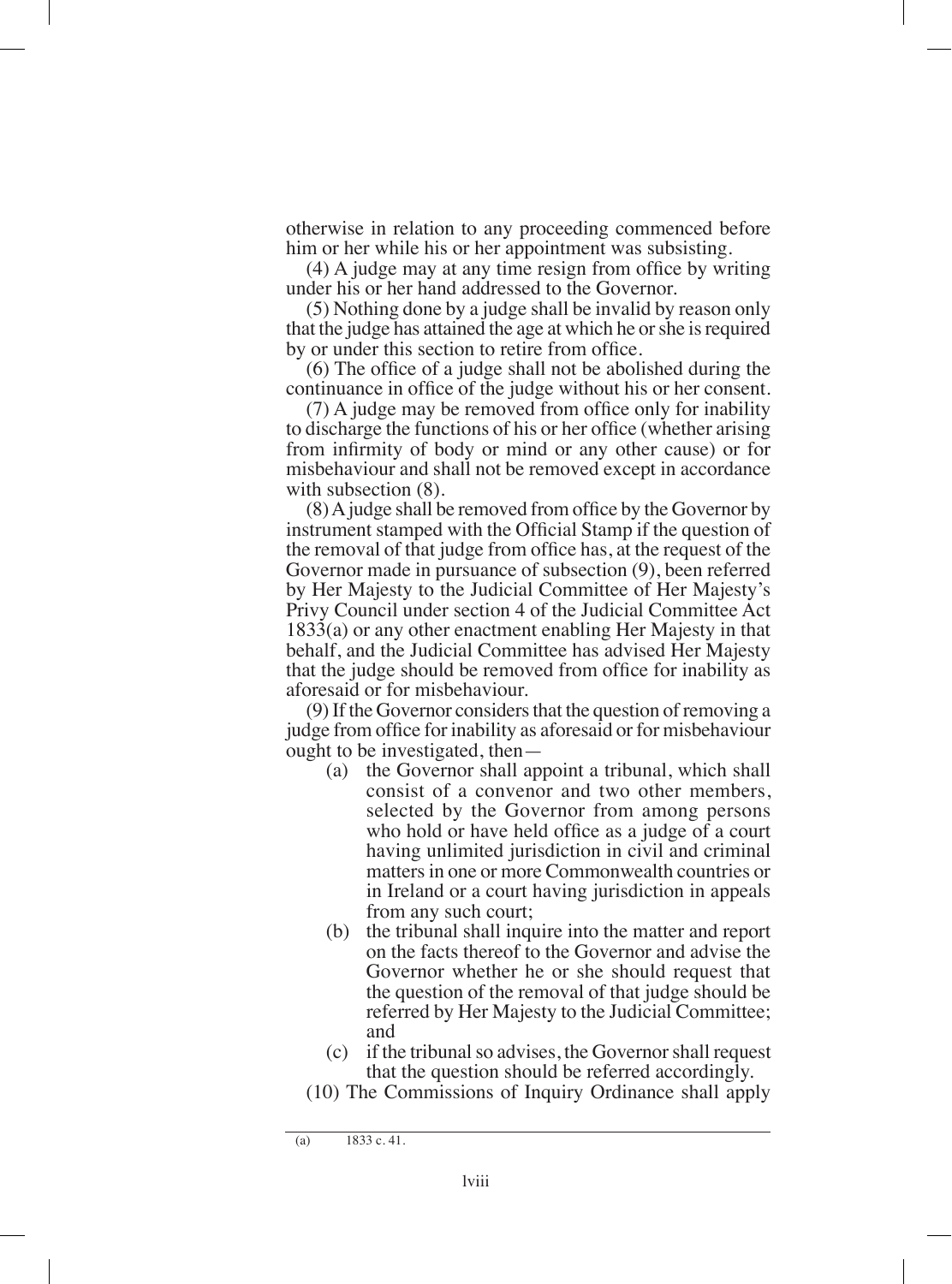*mutatis mutandis* in relation to a tribunal appointed under subsection (9) and the expenses of any such inquiry shall be charged on the public funds of Pitcairn.

 $(11)$  If the question of removing a judge from office has been referred to a tribunal under subsection (9), the Governor may suspend the judge from performing the functions of that offce, and any such suspension may at any time be revoked by the Governor and shall in any case cease to have effect—

- (a) if the tribunal advises the Governor that he or she should not request that the question of the removal of the judge from offce should be referred by Her Majesty to the Judicial Committee; or
- (b) if the Judicial Committee advises Her Majesty that the judge should not be removed from office.

**55.**—(1) A judicial officer shall be appointed for life, or Tenure of office of until the appointee reaches such an age as may be prescribed by Ordinance.

(2) A judicial offcer may, when his or her appointment expires, continue so to act for the purposes of giving judgment or otherwise in relation to any proceeding commenced before him or her while his or her appointment was subsisting.

 $(3)$  A judicial officer may at any time resign from office by writing under his or her hand addressed to the Governor.

(4) A judicial offcer may be removed from offce only for inability to discharge the functions of his or her office (whether arising from infrmity of body or mind or any other cause) or for misbehaviour and shall not be removed except in accordance with subsection (5).

(5) The Governor may remove a judicial offcer from offce if the Governor, after such enquiries as he or she considers appropriate, determines that the judicial offcer concerned should be removed from office for inability as aforesaid or for misbehaviour.

(6) A person who has been removed from offce as a judicial offcer by the Governor may apply to the Supreme Court for redress on the ground that any fnding of fact or law on which the Governor based his or her decision was unjustifed or wrong; and, for the purpose of affording such redress, the Supreme Court may make such declarations and orders, issue such writs and give such directions as it considers appropriate.

judicial officers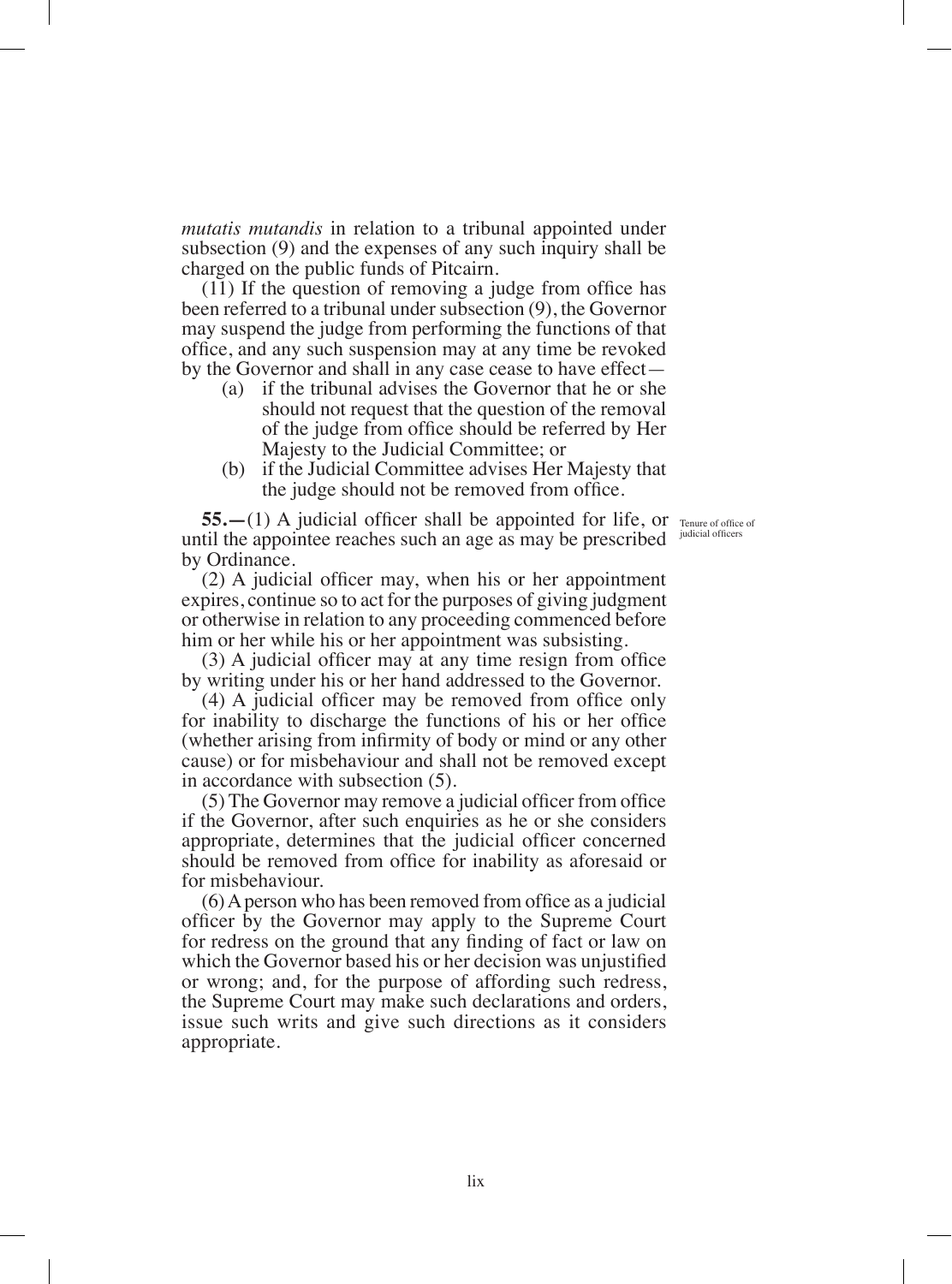# **PART 7 PUBLIC SERVICE**

Appointments etc of offcers of Pitcairn Public Service

**56.—**(1) The Governor may make appointments to any office in the Pitcairn Public Service, and any person so appointed, unless otherwise provided by law, shall hold his or her offce during Her Majesty's pleasure.

(2) The Governor may, subject to any law and to such instructions as may from time to time be given to him or her by Her Majesty through a Secretary of State, upon sufficient cause to the Governor appearing—

- (a) remove from office or suspend from performing the functions of his or her office any officer of the Pitcairn Public Service; or
- (b) take such other disciplinary action as may seem to the Governor desirable in relation to any such officer.

(3) The Governor may by directions in writing delegate the powers conferred on him or her by subsections (1) and (2) to any officer or officers of the Pitcairn Public Service to such extent, and subject to such conditions, as may be specifed in the directions.

(4) The Governor may, whenever he or she thinks ft, require any offcer of the Pitcairn Public Service to make an oath or affrmation of allegiance in the form set out in the Schedule, together with such other oaths or affrmations as may from time to time be prescribed by any law in the form prescribed by any such law; and the Governor shall administer such oaths or affrmations or cause them to be administered by some offcer of the Pitcairn Public Service.

(5) This section is without prejudice to section 35.

**57.—**(1) The Governor shall approve (and may from time to time amend) a Code of Management by or under which the terms and conditions of employment of offcers of the Pitcairn Public Service, or any branch of it, shall be determined.

(2) Subject to any such Code of Management, the terms and conditions of the employment of an individual officer of the Pitcairn Public Service shall be as agreed in that officer's contract of employment or implied by any rule of law.

## **PART 8 AUDIT**

**58.—**(1) The Governor shall make appropriate arrangements for the audit of the public accounts of Pitcairn and of all courts of Pitcairn and all authorities and offces of the Government of Pitcairn; and any person or authority conducting such an

Terms and conditions of employment

Audit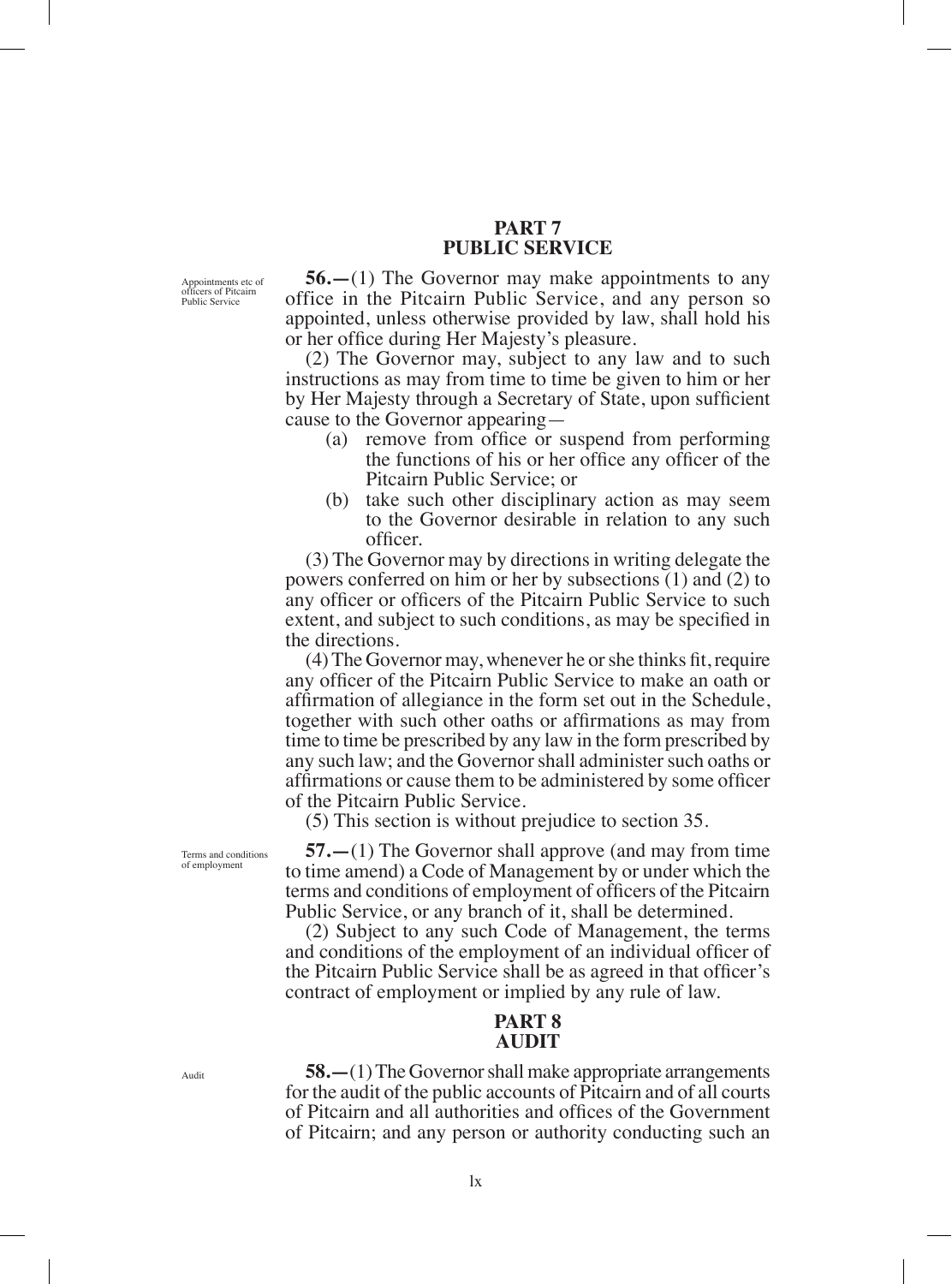audit shall have access to all books, records, reports and other documents relating to those accounts.

(2) Any person or authority conducting an audit pursuant to subsection (1) shall act independently and shall not be subject to the direction or control of the Governor, the Island Council or any other person or authority.

## **PART 9 OMBUDSMAN**

**59.**—(1) The Governor may from time to time appoint an ombudsman Ombudsman to investigate, in accordance with any Ordinance enacted under section 36, any complaint of maladministration in the government of Pitcairn or such other matters as may be prescribed by Ordinance.

(2) No person shall be qualifed to be appointed as an Ombudsman if he or she is a member of the Island Council or an offcer of the Pitcairn Public Service.

 $(3)$  An Ombudsman shall vacate office—

- (a) at the expiration of the period specified in the instrument by which he or she was appointed;
- (b) if he or she resigns offce by writing under his or her hand addressed to the Governor;
- (c) if he or she becomes a member of the Island Council or an offcer of the Pitcairn Public Service; or
- (d) if the Governor directs that he or she shall be removed from office for inability to discharge the functions of the offce (whether arising from infrmity of body or mind or from any other cause) or for misbehaviour.

**60.**—(1) An Ombudsman shall have such functions, powers Functions of and jurisdiction as may be prescribed by Ordinance.

(2) In the investigation of any complaint or other matter, an Ombudsman shall act independently and shall not be subject to the direction or control of the Governor, the Island Council or any other person or authority.

## **PART 10 MISCELLANEOUS**

**61.** In this Constitution, unless it is otherwise provided Interpretation or required by the context—

"breach", in relation to any provision of this Constitution, includes a failure to comply with that provision, and cognate expressions shall be construed accordingly; "court" means any subordinate court, the Supreme Court

Ombudsman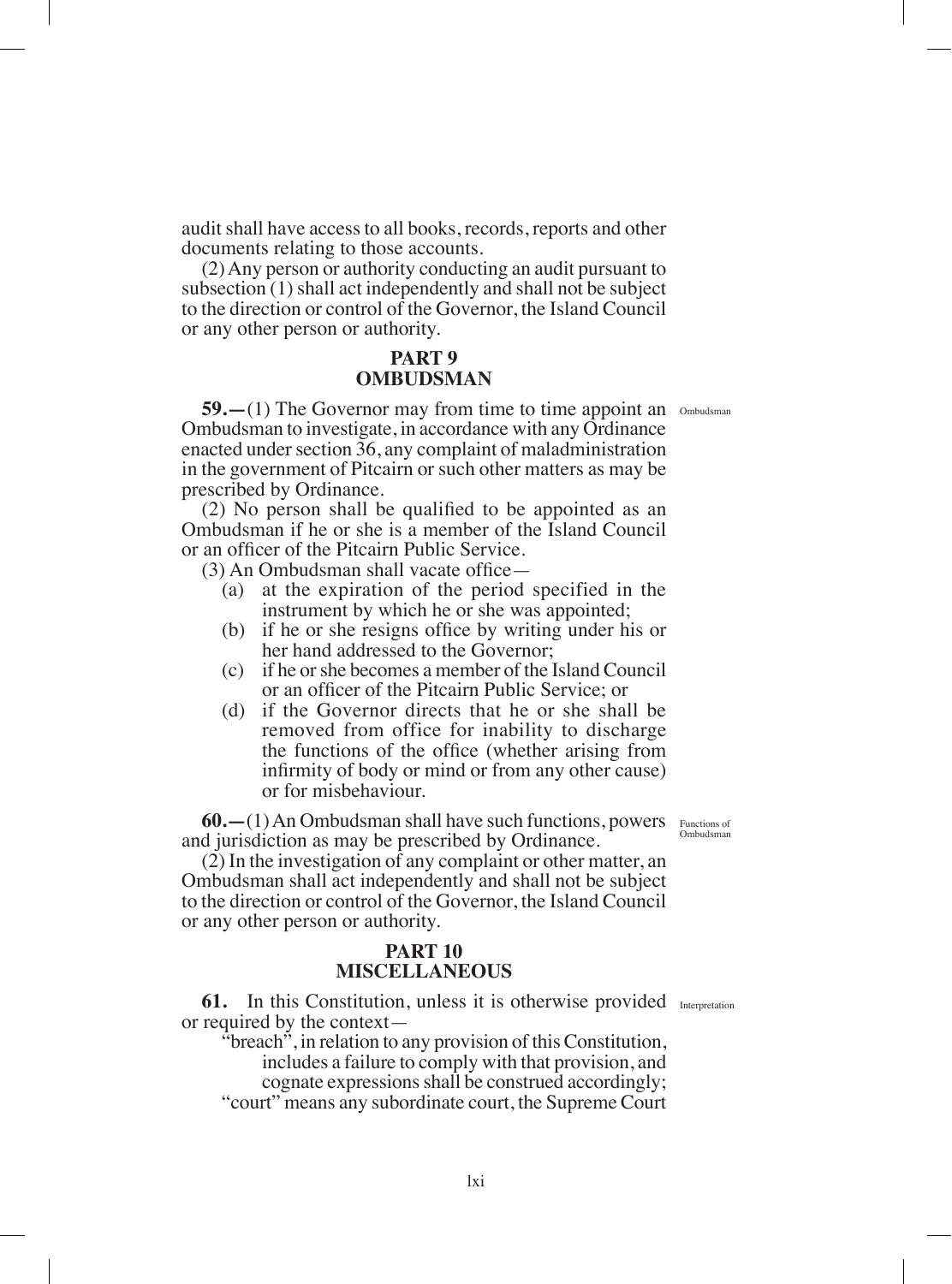or the Court of Appeal, and includes Her Majesty in Council;

- "Court of Appeal" means the Pitcairn Court of Appeal established by section 49;
- "functions" includes powers and duties;
- "Island Council" means the Island Council of Pitcairn established by section 34;
- "judge" means the Chief Justice or another judge of the Supreme Court, the President of the Court of Appeal, a Justice of Appeal, or an acting judge of the Supreme Court;
- "judicial officer" means a magistrate, an island magistrate, a judge of a subordinate court or any other person who is authorised to exercise the powers of such a judge, a registrar of the Supreme Court or a registrar of the Court of Appeal;
- "law" means law in force in Pitcairn, and "lawful" and "lawfully" shall be construed accordingly;
- "minor" means a person who has not attained the age of eighteen years or such other age as may be prescribed for the purposes of this Constitution by any other law;
- "officer of the Pitcairn Public Service" means the holder of any offce in the Pitcairn Public Service and any other employee of the Public Service (except a casual worker), and includes a person appointed to act as an offcer of the Pitcairn Public Service;
- "Ordinance" means a law made by the Governor in respect of Pitcairn;
- "period of public emergency" means any period during which—
- (a) there is, in or affecting Pitcairn, a war or other public emergency threatening the life of the nation; and
- (b) a proclamation of a state of emergency is in force under a law;
- "Pitcairn" means Pitcairn, Henderson, Ducie and Oeno Islands;
- "Pitcairn Public Service" means the service of the Crown in a civil capacity in respect of the government of Pitcairn, and includes service as a member of any police force, prison service or fre service of Pitcairn; but does not include service as a judge or judicial offcer or service as a member of the Island Council, any committee of the Council or, unless otherwise provided by a law, of any other public authority;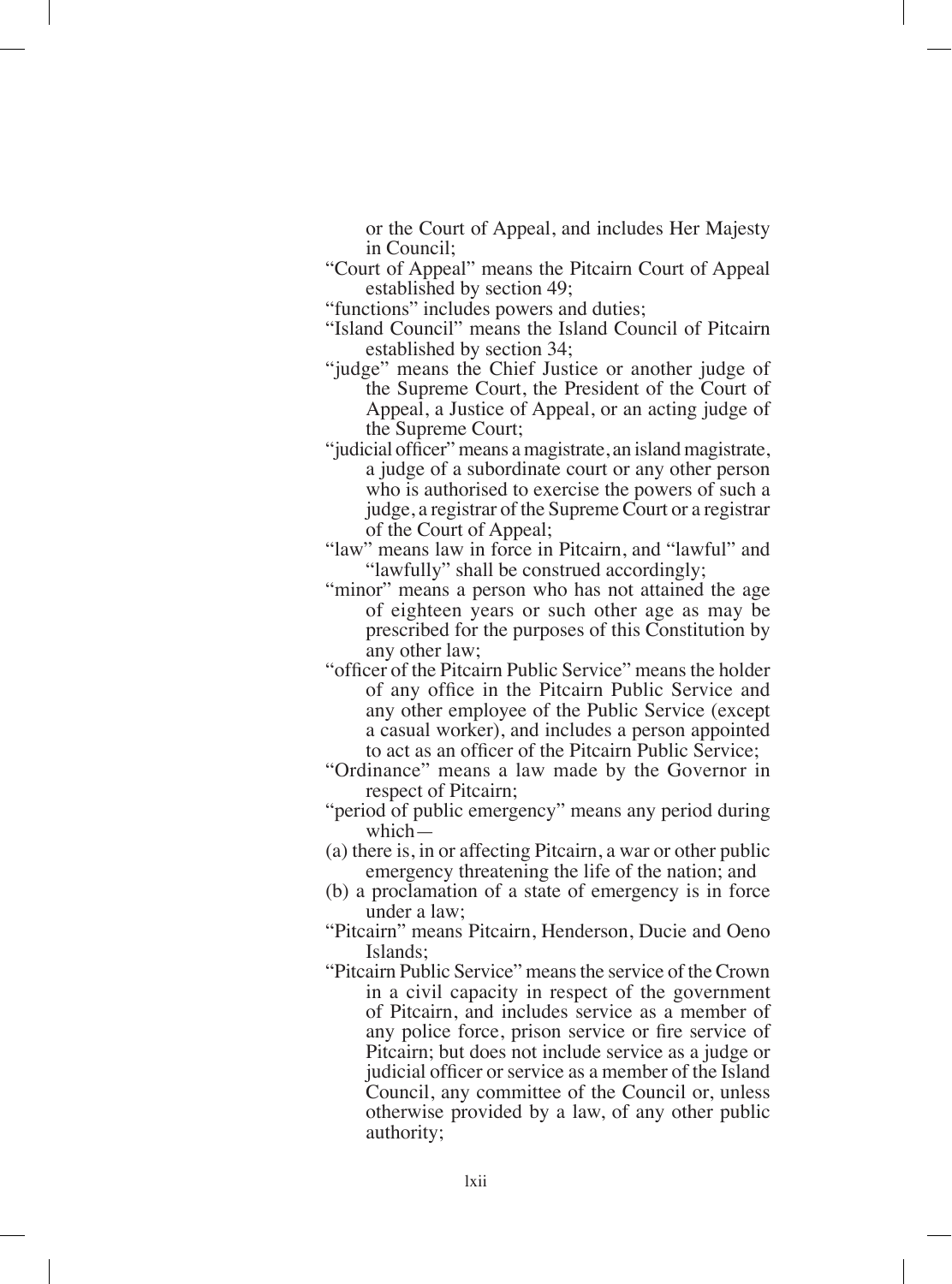- "subordinate court" means a court of Pitcairn subordinate to the Supreme Court that has been established by law;
- "Supreme Court" means the Pitcairn Supreme Court established by section 45.

**62.** In this Constitution, unless it is otherwise provided or required by the context, a reference to the holder of an office by the term designating his or her offce shall be construed as including a reference to any person acting in that office or, to the extent of his or her authority, otherwise performing the functions of that office.

**63.—**(1) Any power conferred by this Constitution to make any subsidiary instrument or to give any instructions or  $\frac{rev}{etc}$ directions shall be construed as including a power exercisable in like manner to amend or revoke any such instrument, instructions or directions.

(2) In subsection (1), "subsidiary instrument" means any proclamation, regulation, order, rule or other like instrument having the force of law.

**64.** - (1) Where any person has vacated any office Appointments established by this Constitution, he or she may, if qualifed, again be appointed or elected or otherwise selected to hold that offce in accordance with this Constitution.

(2) Where a power is conferred by this Constitution on any person to make any appointment to any offce, a person may be appointed to that office even though some other person may be holding that office, when that other person is on leave of absence pending relinquishment of that office; and where two or more persons are holding the same office by reason of an appointment made in pursuance of this subsection, then, for the purposes of any function conferred on the holder of that offce, the person last appointed to that offce shall be deemed to be the sole holder of the office.

(3) In this Constitution, unless it is otherwise provided or required by the context, any reference to power to make appointments to an offce shall be construed as including reference to power to make appointments on promotion and transfer to that offce and power to appoint a person to act in that offce during any period when it is vacant or the holder of it is unable (whether by reason of absence or infrmity of body or mind or any other cause) to perform the functions of that office.

(4) Where by this Constitution any person is directed, or power is conferred on any person or authority to appoint a

References to the holder of an office to include a person acting in the offce

Power to amend and revoke instruments,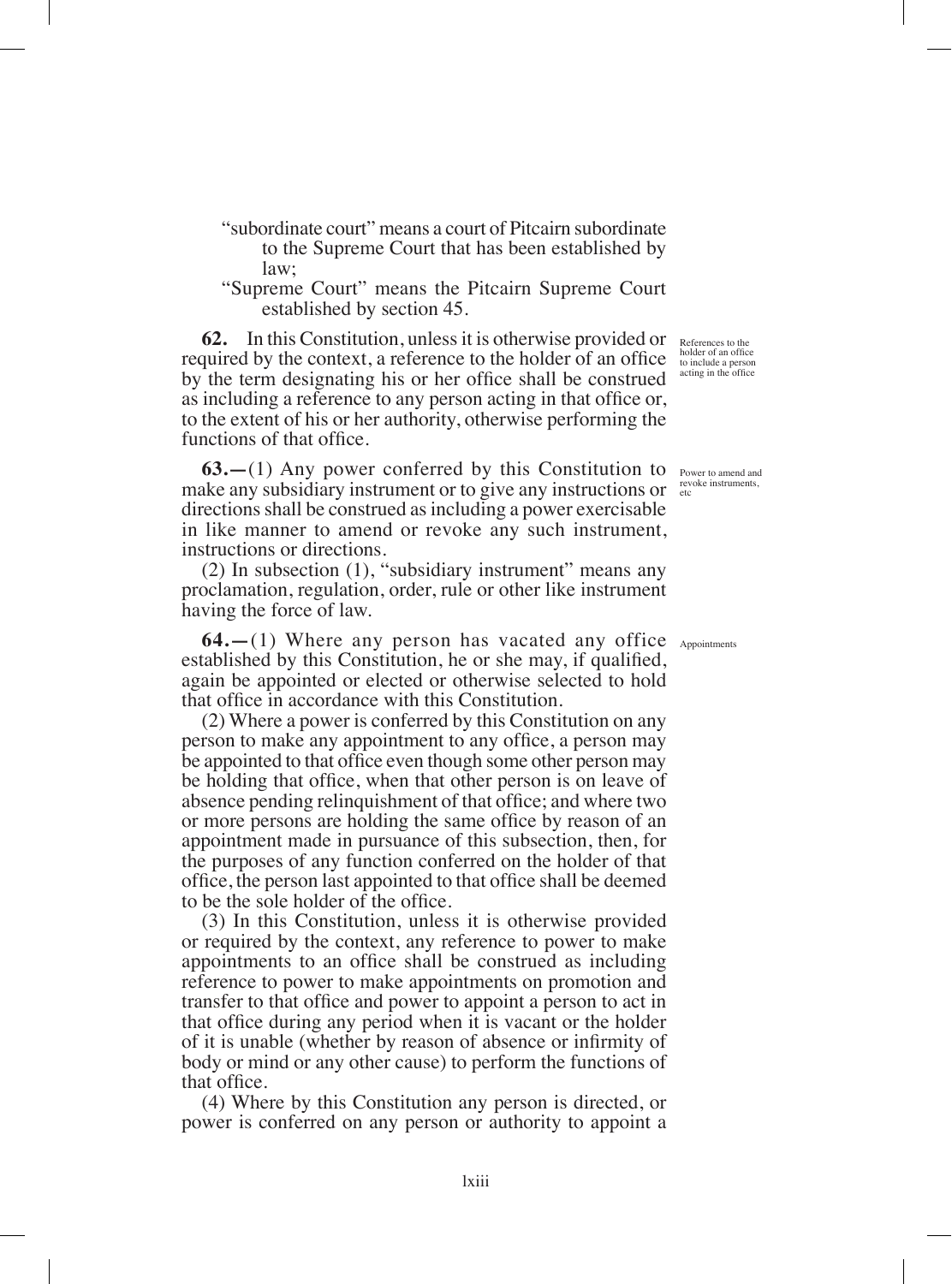person, to act in an offce if the holder of it is unable to perform the functions of that office, the validity of any performance of those functions by the person so directed or of any appointment made in exercise of that power shall not be called into question in any court on the grounds that the holder of the office is not unable to perform the functions of the office.

Removal from office

**65.** References in this Constitution to the power to remove an officer of the Pitcairn Public Service from his or her office shall be construed as including references to any power conferred by any law to require or permit that officer to retire from the Public Service and to any power or right to terminate a contract on which a person is employed in the Public Service and to determine whether any such contract shall or shall not be renewed.

Resignations

**66.—**(1) Any person who is appointed to any office established by or under this Constitution may resign from that offce by writing under his or her hand addressed to the person or authority by whom he or she was appointed.

(2) The resignation of any person from any office established by or under this Constitution takes effect when the writing signifying the resignation is received by the person or authority to whom it is addressed or by any other person authorised by that person or authority to receive it.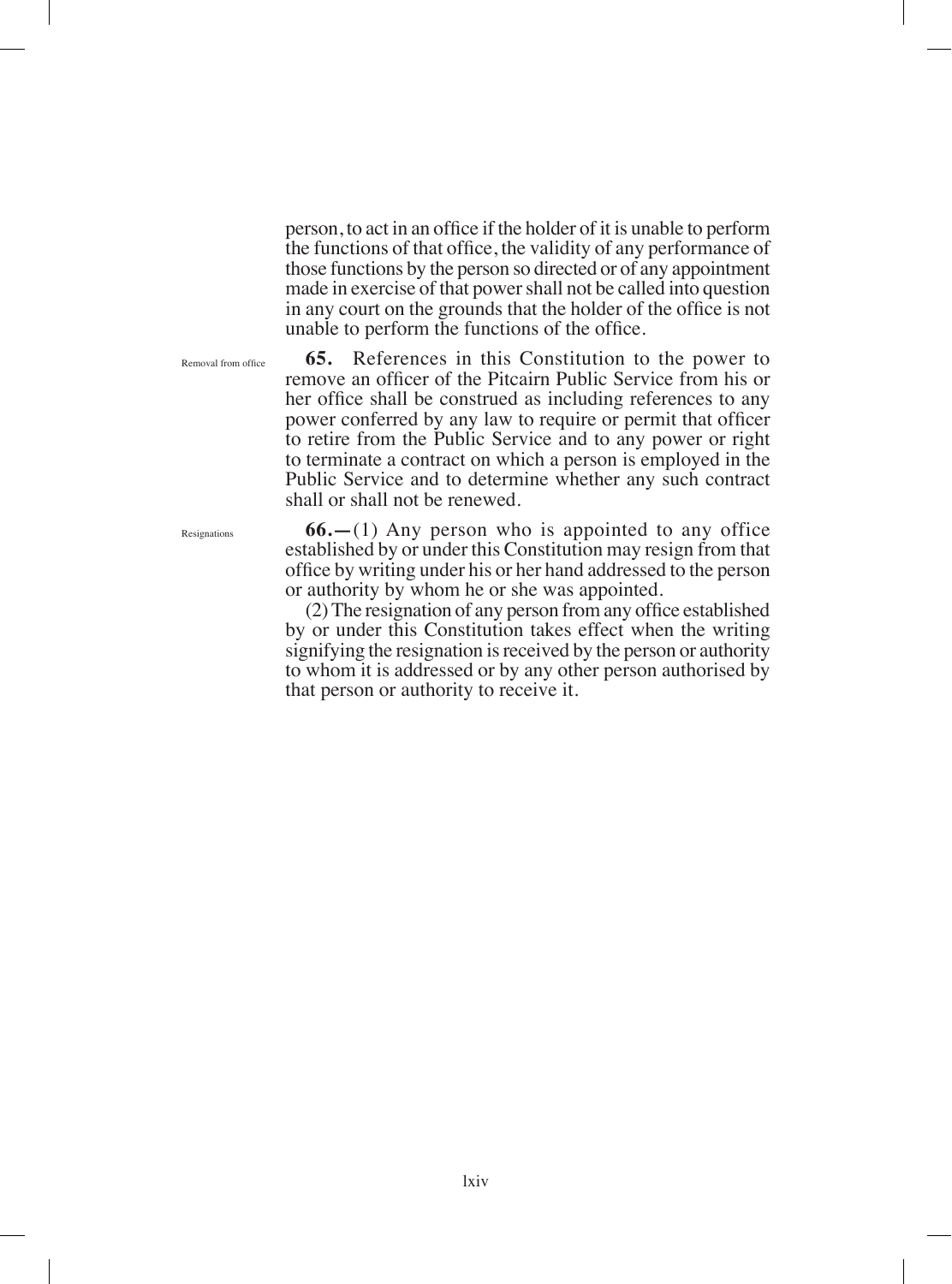## **SCHEDULE TO THE CONSTITUTION FORMS OF OATHS AND AFFIRMATIONS**

**1.** Oath of allegiance

I…………………………do swear that I will be faithful and bear true allegiance to Her Majesty Queen Elizabeth the Second, Her Heirs and Successors, according to law. So help me God.

**2.** Oath for due execution of office of Governor

I…………………………do swear that I will well and truly serve Her Majesty Queen Elizabeth the Second, Her Heirs and Successors in the office of Governor in accordance with the Constitution and other laws of Pitcairn. So help me God.

**3.** Judicial Oath

I…………………………do swear that I will well and truly serve Her Majesty Queen Elizabeth the Second, Her Heirs and Successors in the offce of…………………………and I will do right to all manner of people according to law, without fear or favour, affection or ill-will. So help me God.

**4.** Affrmations

In the forms above respectively set forth, for the word "swear" there shall be substituted the words "solemnly and sincerely affrm and declare", and the words "So help me God" shall be omitted.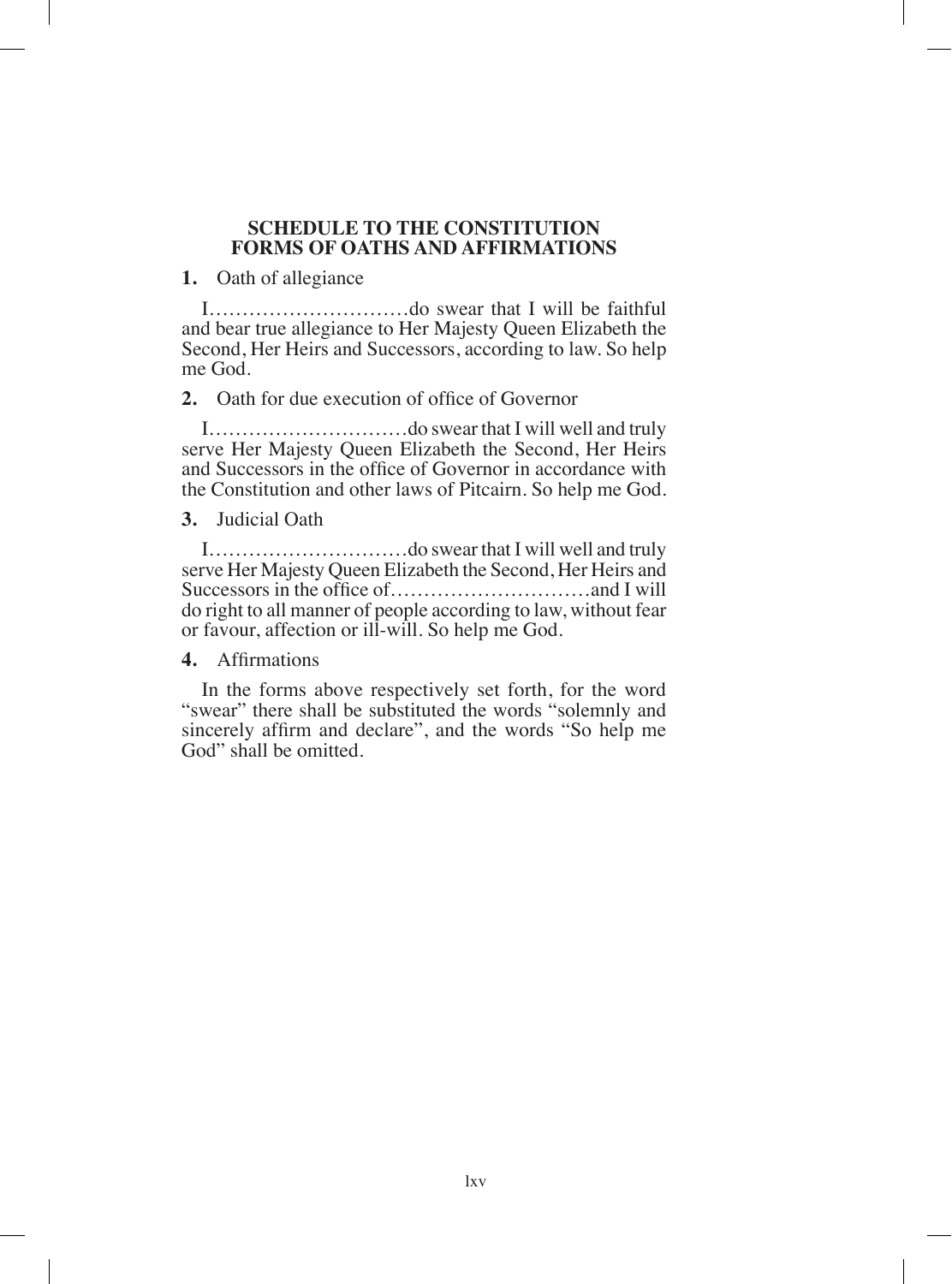# **Notice under Section 43(4) of the Constitution of Pitcairn appointing places at which the Magistrate's Court may sit**

Under the power conferred by s43(4) of the Constitution of Pitcairn, and in accordance with the advice of the Chief Justice, I hereby appoint the following places as places at which the Magistrate's Court may sit:

Adamstown in Pitcairn Any place within New Zealand

**Victoria Treadell Governor of Pitcairn, Henderson, Ducie and Oeno Islands**

**Date: 29 July 2010**

**The Court of Appeal (Criminal) Rules 2014 made under section 51 of the Constitution on 7 February 2014 appear from page 680 in Volume II of this Revised Edition.**